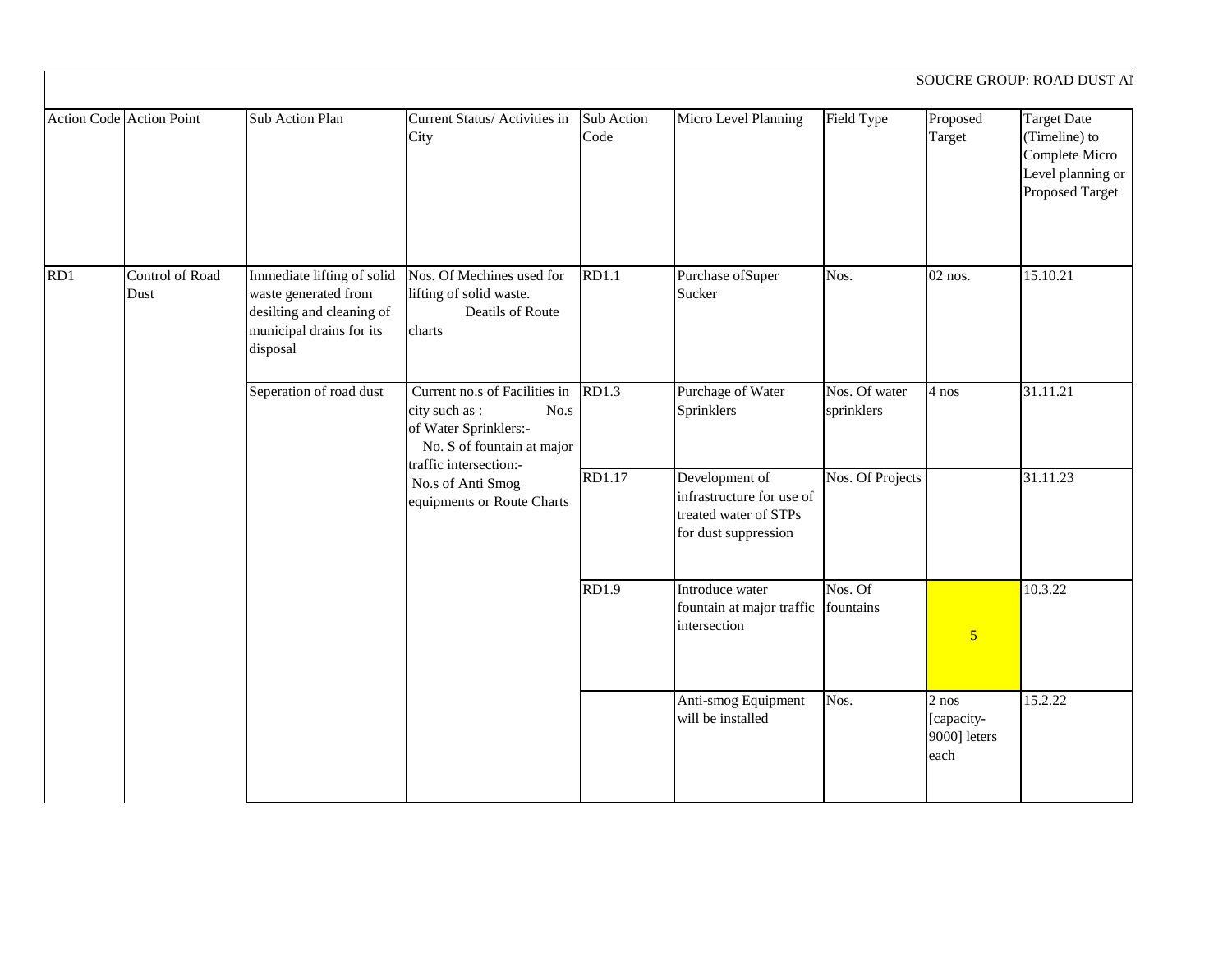| Improvement of roads<br>quality                                  | Total length of Black topped RD1.4<br>roads:-<br>Total<br>length of road, which has<br>been Paved/Maintained<br>pothholes |                   | Black-topping of<br>unpaved road                                                                                                     | Length of Road<br>in Km | 10-20 ft.                                                   |            |
|------------------------------------------------------------------|---------------------------------------------------------------------------------------------------------------------------|-------------------|--------------------------------------------------------------------------------------------------------------------------------------|-------------------------|-------------------------------------------------------------|------------|
|                                                                  |                                                                                                                           | RD1.7             | End-to-end paving of<br>the road                                                                                                     | Length of Road<br>in Km |                                                             | 15.3.22    |
|                                                                  |                                                                                                                           | RD1.2             | Maintain potholes free<br>roads                                                                                                      | Length<br>In Km         |                                                             | 15.3.2022  |
| Removal of road dust/<br>silt regularly                          | Current nos. Of Mechanical<br>Sweepres function in U.A                                                                    | R <sub>D1.6</sub> | Purchage of Mechanical Nos. Of<br>Sweepres                                                                                           | Sweeping<br>Machines    | 3 nos. with<br>Capacity-40<br>km per<br>Sweeping<br>Machine | 15.3.2022  |
| Decongestion of road.                                            | Name & Length of new<br>roads                                                                                             | <b>RD1.11</b>     | Improvement of<br>infrastructure for<br>decongestion of road.                                                                        | Nos/Length of<br>Roads  |                                                             | 31.12.2024 |
| Control of loading and<br>unloading of matterials                |                                                                                                                           | RD1.13            | Implement truck<br>loading guidelines; use<br>of appropriate<br>enclosures for haul<br>trucks; gravel paving<br>for all haul routes. |                         |                                                             | 15.3.2022  |
| Identify road stretches<br>with high dust generation             | Name & Length of new<br>roads                                                                                             | RD1.14            | Identify road stretches<br>with high dust<br>generation                                                                              | Nos. Of Roads           |                                                             | 25.1.2022  |
| Regular monitoring of<br>dust load on major roads<br>of the city |                                                                                                                           | <b>RD1.18</b>     |                                                                                                                                      | No of roads             |                                                             | 20.3.3022  |

 $\overline{\phantom{a}}$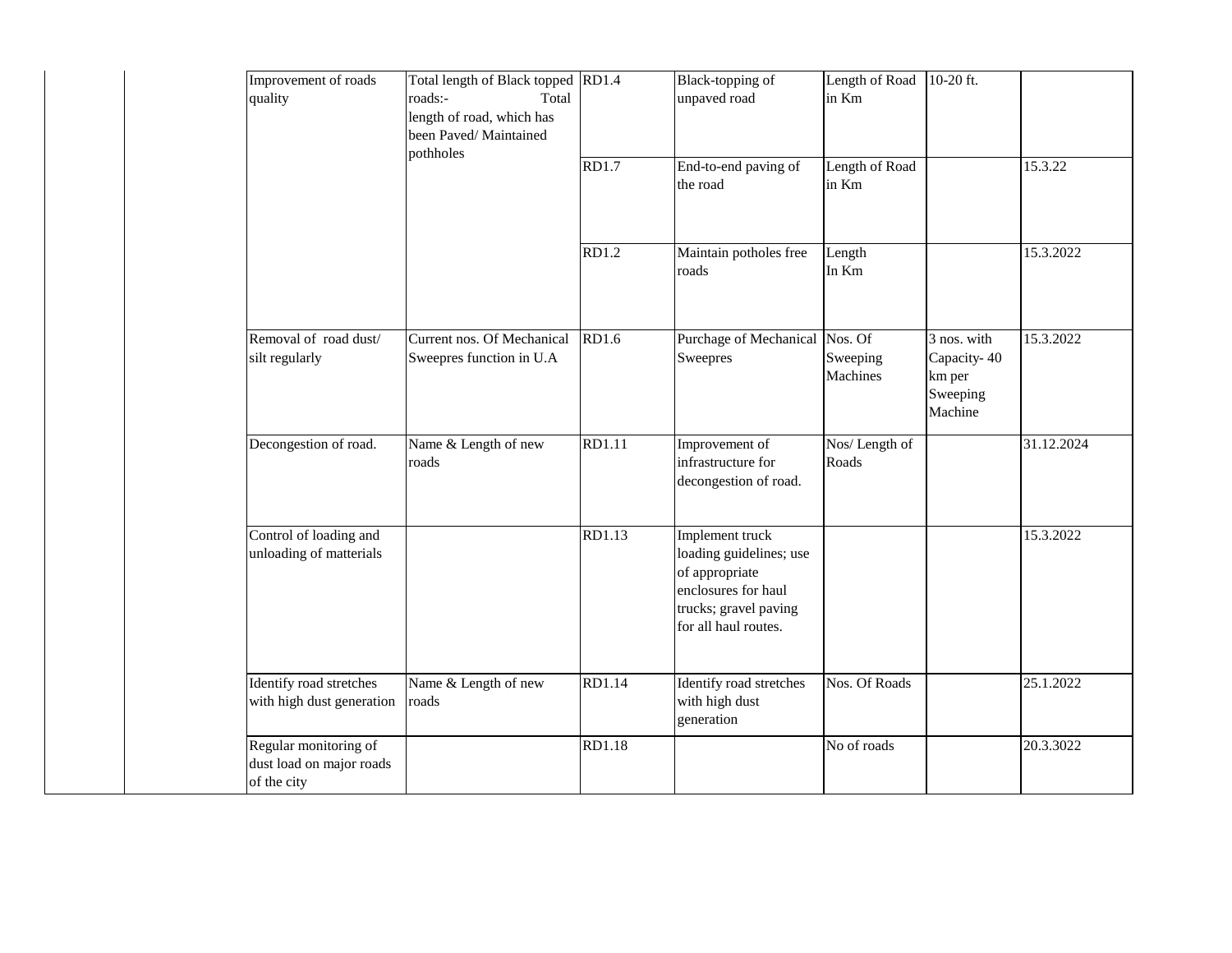| CD <sub>1</sub> | Control of Dust<br>generation by C &<br>D Activities | Control of movement of<br>uncovered transportation,<br>Implementation of CPCB<br>C & D guidelines and<br>development of Waste<br>Management Facilities in | Notification / order details<br>regarding C& D activities | C&D 1.1 | Ensure transportation of No of defaults<br>construction materials<br>in covered vehicles                                                                  | and action taken                   |                                               | 30.11.2021 |
|-----------------|------------------------------------------------------|-----------------------------------------------------------------------------------------------------------------------------------------------------------|-----------------------------------------------------------|---------|-----------------------------------------------------------------------------------------------------------------------------------------------------------|------------------------------------|-----------------------------------------------|------------|
|                 |                                                      | city, Promotion of new<br>technologies                                                                                                                    |                                                           | C&D 1.2 | Strict enforcement of<br>CPCB guidelines for<br>construction (use of<br>green screens, side<br>covering of digging<br>sites, etc.)                        | No of defaults<br>and action taken |                                               | 15.12.2021 |
|                 |                                                      |                                                                                                                                                           |                                                           | C&D 1.3 | Restriction on storage<br>of construction<br>materials along the road.                                                                                    | No of defaults<br>and action taken |                                               | 31.3.2021  |
|                 |                                                      |                                                                                                                                                           |                                                           | C&D 1.4 | Covering of<br>construction site.                                                                                                                         |                                    |                                               | 10.3.2021  |
|                 |                                                      |                                                                                                                                                           |                                                           | C&D 1.5 | To create separate<br>space/zone to handle<br>solid No of<br>C&D waste<br>Managemen<br>t Facility waste, C&D<br>waste<br>and other waste<br>in the city   | Nos.                               | No of C&D<br>waste<br>Managemen t<br>Facility | 31.9.2022  |
|                 |                                                      |                                                                                                                                                           |                                                           | C&D 1.6 | To mandate facility of<br>tar/brick/gravel lined<br>road inside the<br>construction site for<br>movement of vehicles<br>carrying construction<br>material | No.of constru<br>ction sites       |                                               | 31.12.2021 |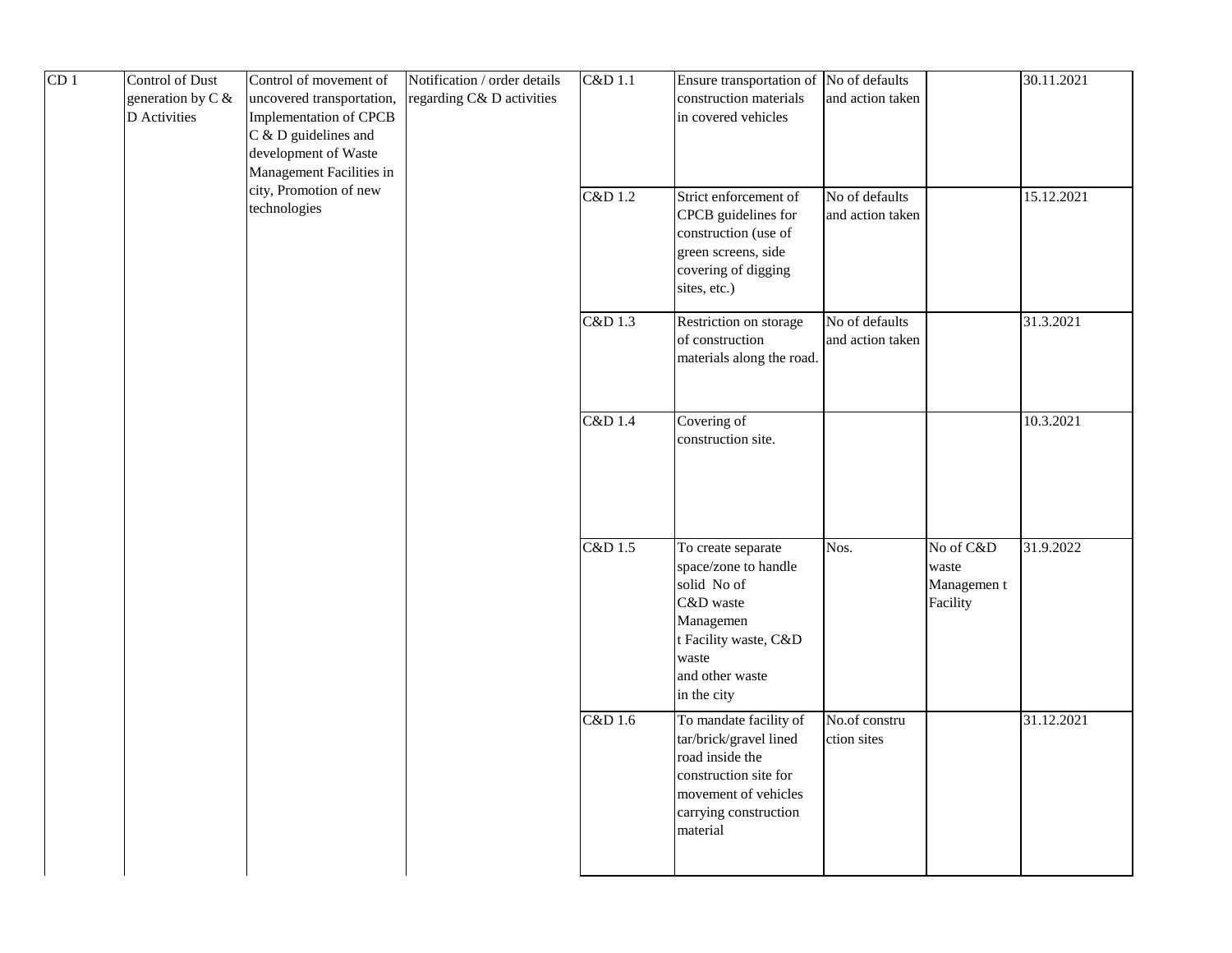|                                   |                                | C&D 1.7  | Promotion of the use of<br>prefabricated blocks for<br>building construction                                                      | No.of constru<br>ction sites                                 |                              | 31.12.2021 |
|-----------------------------------|--------------------------------|----------|-----------------------------------------------------------------------------------------------------------------------------------|--------------------------------------------------------------|------------------------------|------------|
|                                   |                                | C&D 1.8  | Enforcement of<br>Construction and<br>Demolition Waste Rules ATR against                                                          | No of defaulte<br>rs found and<br>defaulte rs                |                              | 31.3.2022  |
|                                   |                                | C&D 1.9  | Control measures for<br>fugitive emissions from<br>material<br>handling conveying<br>and screening operations                     | No of defaulte<br>rs found and<br>ATR against<br>defaulte rs |                              | 31.3.2022  |
|                                   |                                | C&D 1.10 | Develop and implement<br>dust control measures<br>for all types of<br>construction activities<br>buildings and<br>infrastructure. | No of defaulte<br>rs found and<br>ATR against<br>defaulte rs |                              | 31.3.2022  |
|                                   |                                | C&D 1.11 | C&D waste segregation<br>and collection sites<br>across the city                                                                  | Nos. of site                                                 |                              | 30.11.2022 |
|                                   |                                | C&D 1.12 | Promote recycling of<br>construction and<br>demolition waste.                                                                     |                                                              |                              | 30.11.2022 |
| Control of<br>Vehicular Pollution | <b>Conversion of CNG Buses</b> |          |                                                                                                                                   | Nos.                                                         | $40$ nos. of<br><b>Buses</b> | 30.11.2024 |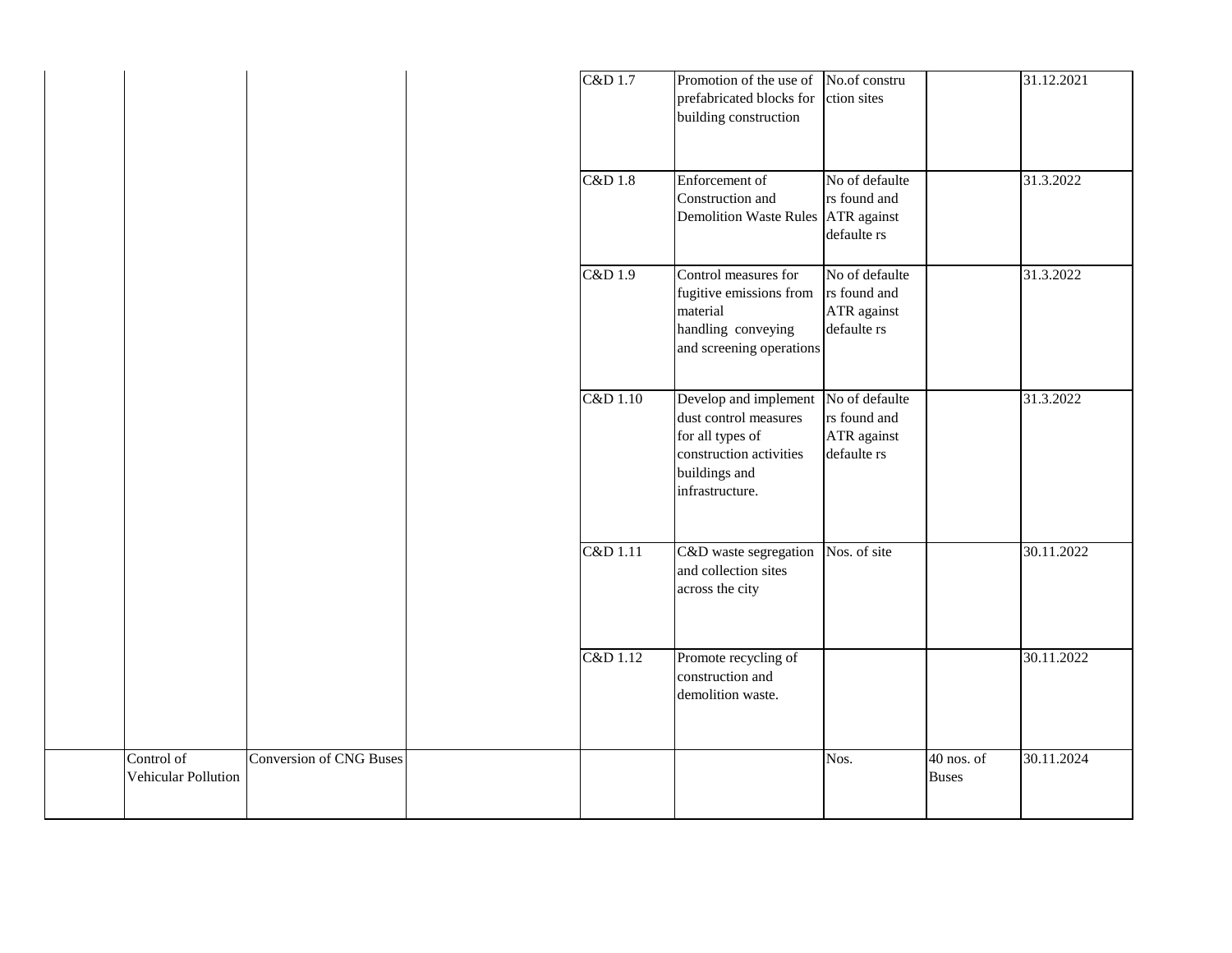| Installation&              | Air Quality Equipment's  |  |     | 10 Nos. of    | 30.6.2023  |
|----------------------------|--------------------------|--|-----|---------------|------------|
| Commissioning of           |                          |  |     | Station       |            |
| <b>Monitoring Stations</b> |                          |  |     |               |            |
|                            |                          |  |     |               |            |
| <b>Others Control</b>      | Purchase of Air Purifier |  | No. | 20 units with | 30.11.2024 |
| Measures                   |                          |  |     | Capacity      |            |
|                            |                          |  |     | 42500 cum of  |            |
|                            |                          |  |     | Air / Hours   |            |
|                            | IEC & Capacity Building  |  |     |               | 30.12.2024 |
|                            |                          |  |     |               |            |
|                            |                          |  |     |               |            |
|                            |                          |  |     |               |            |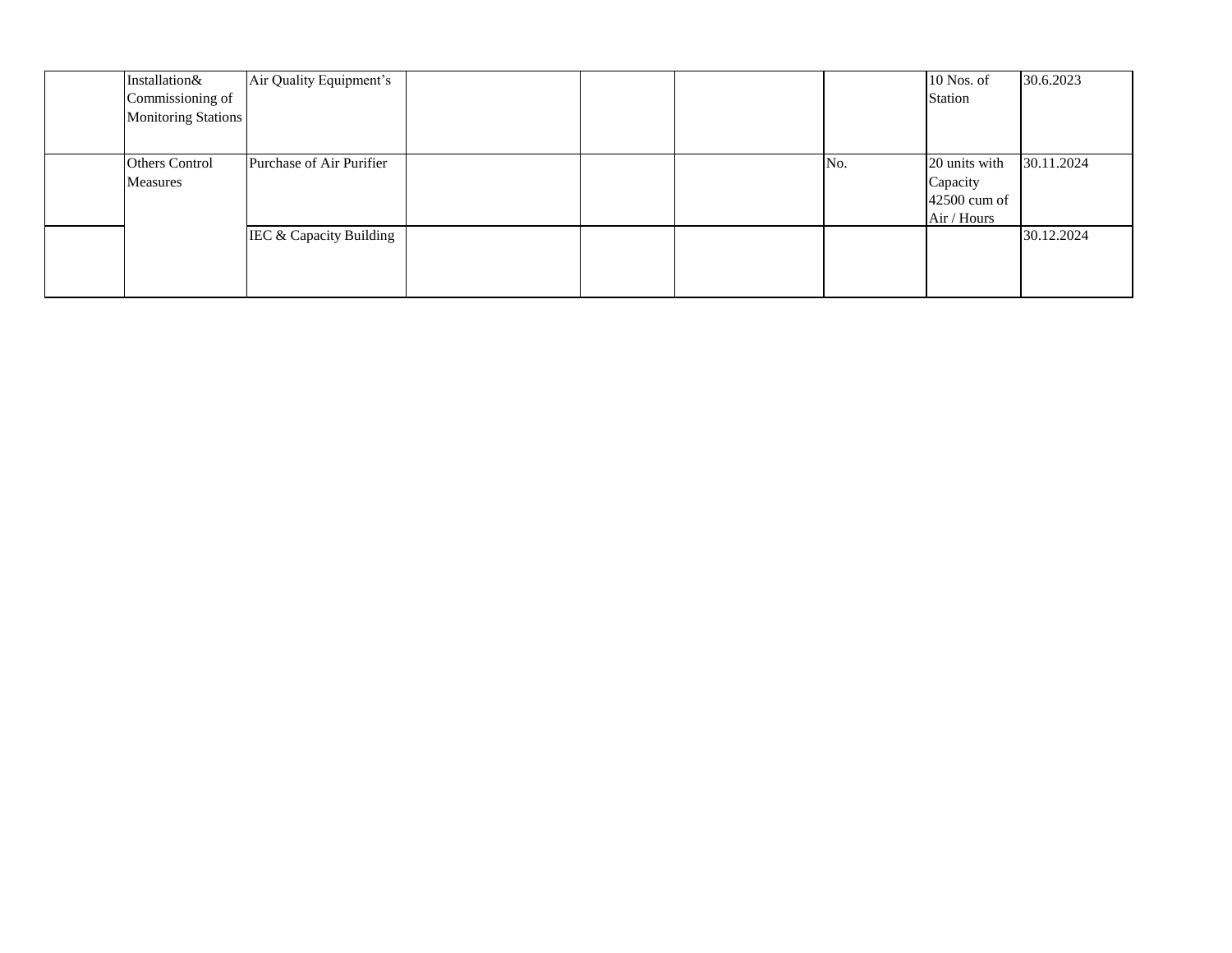## **SOUCH AND CONTRUCTION & DEMOLITION ACTIVITIES**

| <b>Overall Time</b><br>target to<br>Complete Sub-Complete<br><b>Action Points</b> | <b>Overall Time</b><br>target to<br><b>Action Points</b> | <b>Current Status</b><br>for complition<br>of proposed<br>Target | Deviation<br>from Target<br>Date | <b>Total Fund</b><br>Required to<br>Complete<br>Proposed<br>Target | <b>Total Fund</b><br>Required to<br>Complete Sub-<br>Action Points | <b>Total Fund</b><br>Required to<br>Complete<br>Action Points | <b>Toatl Fund</b><br>Available | Source of<br>Funding | Fund utised | Supporting<br>Document<br>Attached<br>(Yes/No) |
|-----------------------------------------------------------------------------------|----------------------------------------------------------|------------------------------------------------------------------|----------------------------------|--------------------------------------------------------------------|--------------------------------------------------------------------|---------------------------------------------------------------|--------------------------------|----------------------|-------------|------------------------------------------------|
| 31.10.21                                                                          | 15.11.21                                                 | Tender will be<br>floted                                         | Yes/No                           |                                                                    |                                                                    |                                                               |                                |                      |             | Yes/No                                         |
| 15.12.21                                                                          | 31.12.21                                                 | Tender will be<br>floted                                         | Yes/No                           |                                                                    |                                                                    |                                                               |                                |                      |             | Yes/No                                         |
| 15.12.21                                                                          | 31.12.21                                                 | Yet to be<br>proposed                                            | Yes/No                           |                                                                    |                                                                    |                                                               |                                |                      |             | Yes/No                                         |
| 15.3.22                                                                           | 31.3.22                                                  | Yet to be<br>proposed                                            | Yes/No                           |                                                                    |                                                                    |                                                               |                                |                      |             | Yes/No                                         |
| 1.3.22                                                                            | 15.3.22                                                  | Tender will be Yes/No<br>floted                                  |                                  |                                                                    |                                                                    |                                                               |                                |                      |             | Yes/No                                         |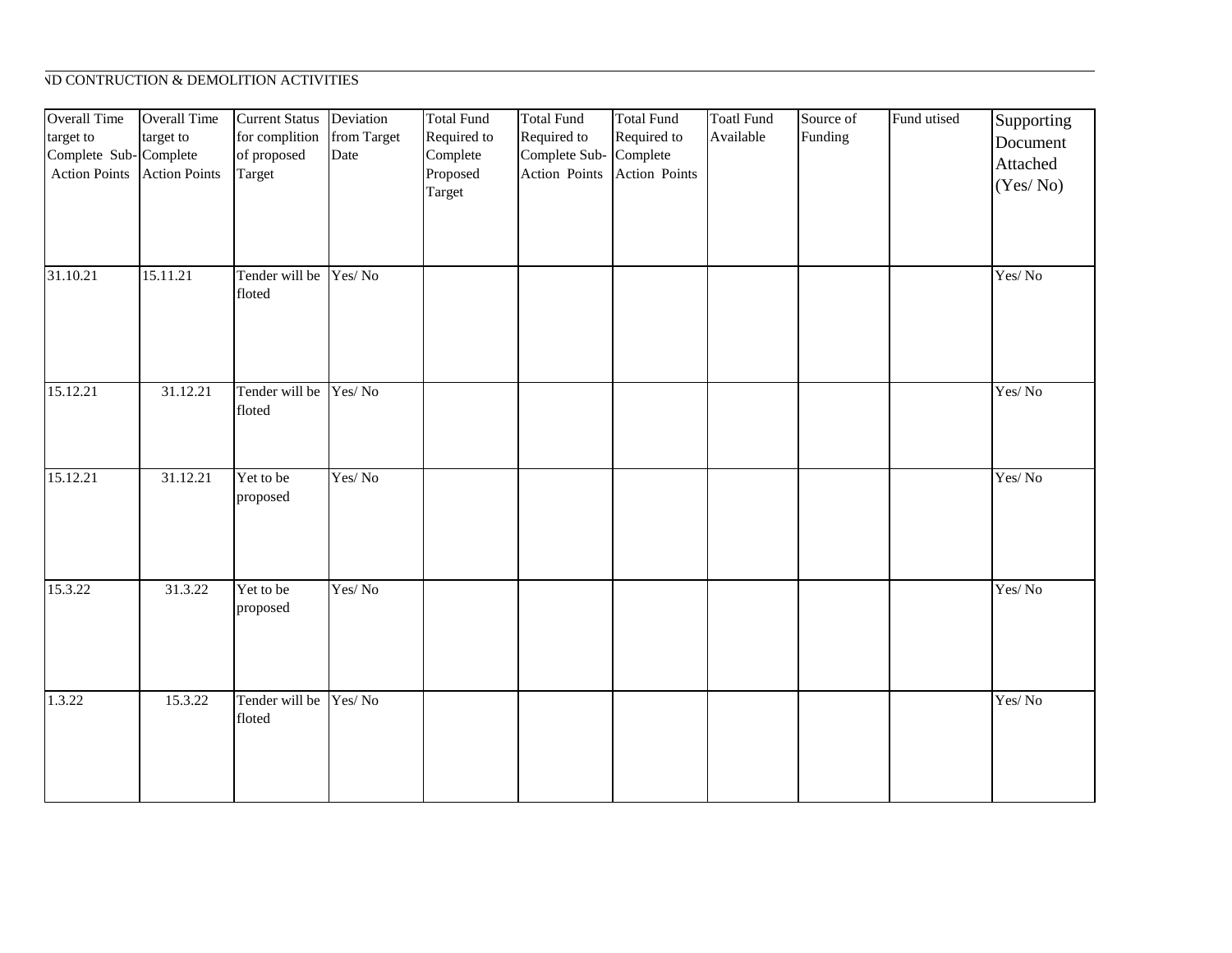|                      |                      | Continuous<br>Process                               | Yes/No |  |  |  | Yes/No |
|----------------------|----------------------|-----------------------------------------------------|--------|--|--|--|--------|
| 20.3.22              | 28.3.22              | Continuous<br>Process                               | Yes/No |  |  |  | Yes/No |
| By March,<br>2022    | By March,<br>2022    | Continuous<br>Process                               | Yes/No |  |  |  | Yes/No |
| By March,<br>2022    | By March,<br>2022    | Tender will be Yes/No<br>floted                     |        |  |  |  | Yes/No |
| By December,<br>2024 | By December,<br>2024 | Continuous<br>Process<br>(tender will be<br>floted) | Yes/No |  |  |  | Yes/No |
| By March,<br>2022    | By March,<br>2022    | Continuous<br>Process                               | Yes/No |  |  |  | Yes/No |
| By<br>January, 2022  | By March,<br>2022    | Will be done<br>by IoR                              | Yes/No |  |  |  | Yes/No |
| By March,<br>2022    | By March,<br>2022    | Continuous<br>Process                               | Yes/No |  |  |  | Yes/No |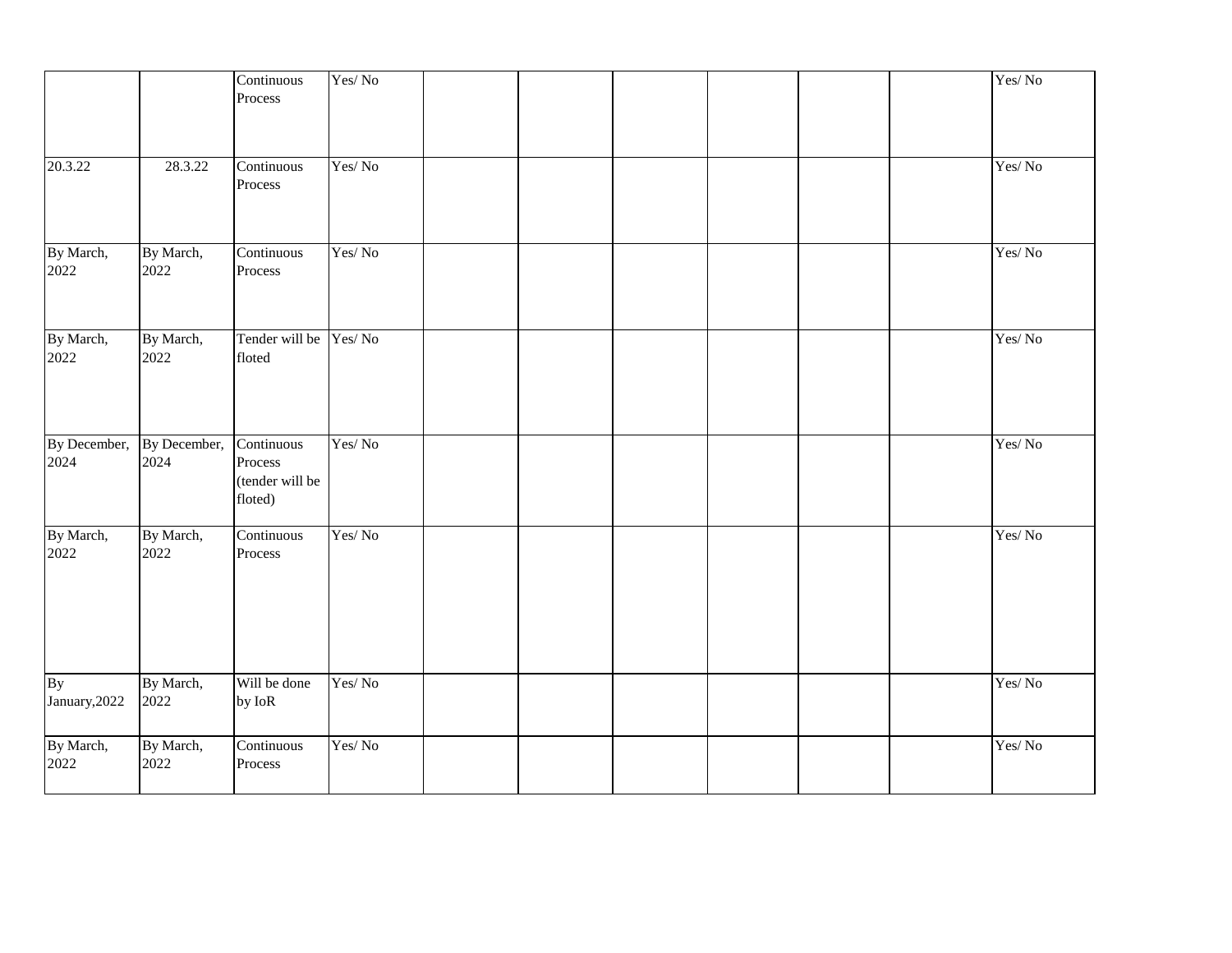| 2021                | By December, By December, Notification<br>2022 | will be<br>published                                                                         | Yes/No |  |  |                     | Yes/No |
|---------------------|------------------------------------------------|----------------------------------------------------------------------------------------------|--------|--|--|---------------------|--------|
| By<br>January, 2022 | <b>By</b><br>January, 2023                     | Notification<br>will be<br>published                                                         | Yes/No |  |  |                     | Yes/No |
| By March,<br>2022   | By March,<br>2022                              | Strict<br>Enforcement<br>will be<br>implementated                                            | Yes/No |  |  |                     | Yes/No |
| By March,<br>2022   | By March,<br>2022                              | Included<br>under<br><b>Building By-</b><br>Law.<br>Awarness<br>program will<br>be conducted | Yes/No |  |  |                     | Yes/No |
| By<br>October, 2022 | <b>By</b><br>October, 2022                     | Tender has<br>been floted                                                                    | Yes/No |  |  |                     | Yes/No |
| By<br>January, 2022 | <b>By</b><br>January, 2022                     | Notification<br>will be<br>published                                                         | Yes/No |  |  | To be done by<br>PP | Yes/No |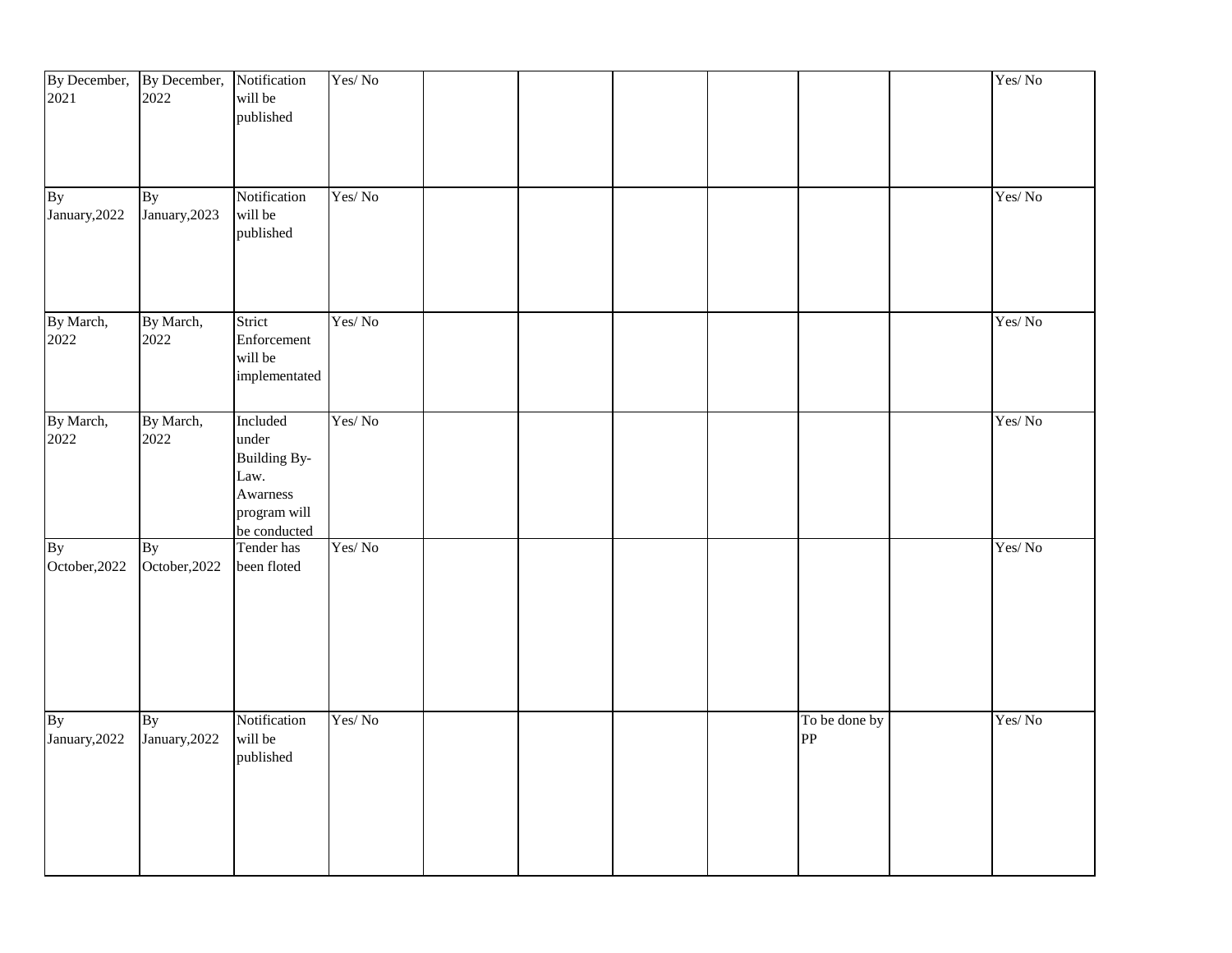| By<br>January, 2022         | By<br>January, 2022                      | Awareness<br>Campaigns<br>will be<br>conducted      | Yes/No |  |  | To be done by<br>PP | Yes/No |
|-----------------------------|------------------------------------------|-----------------------------------------------------|--------|--|--|---------------------|--------|
| By march,<br>2022           | By march,<br>2022                        | Enforcement<br>and awareness<br>will be done.       | Yes/No |  |  | To be done by<br>PP | Yes/No |
| By march,<br>2022           | By march,<br>2022                        | Enforcement<br>and awareness<br>will be done.       | Yes/No |  |  | To be done by<br>PP | Yes/No |
| By march,<br>2022           | By march,<br>2022                        | Enforcement<br>and awareness<br>will be done.       | Yes/No |  |  | To be done by<br>PP | Yes/No |
| By December,<br>2022        | By December,<br>2022                     | Collection<br>Center is yet<br>to be<br>established | Yes/No |  |  | To be done by<br>PP | Yes/No |
| <b>By</b><br>$\overline{c}$ | <b>By</b><br>December, 202 December, 202 |                                                     | Yes/No |  |  | To be done by<br>PP | Yes/No |
| By<br>$\overline{4}$        | <b>By</b><br>December, 202 December, 202 | Tenedr will be Yes/No<br>floted                     |        |  |  |                     | Yes/No |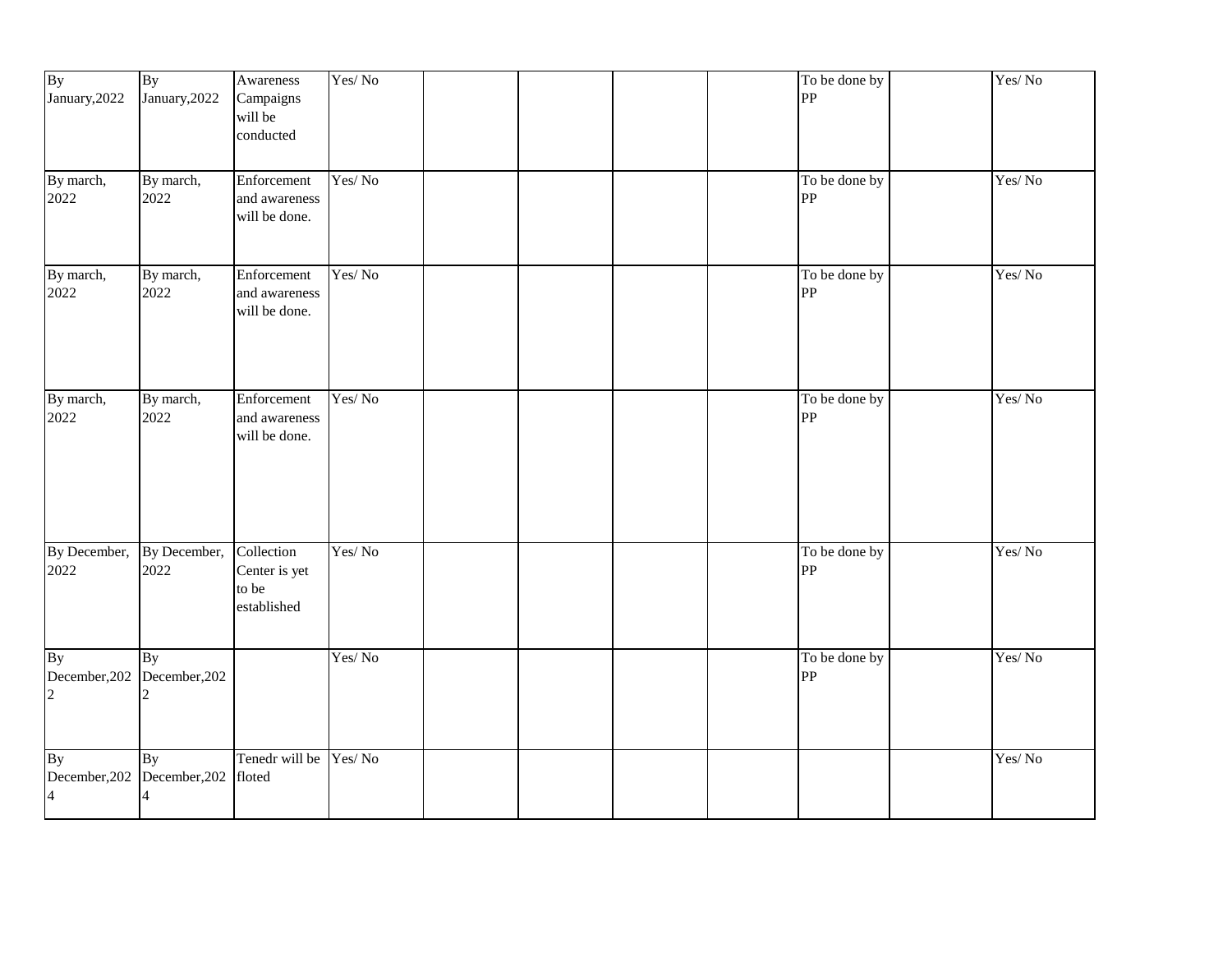| By July, 2023                         | By July, 2023 | Shall be      | Yes/No |  |  |  | Yes/No |
|---------------------------------------|---------------|---------------|--------|--|--|--|--------|
|                                       |               | purchased     |        |  |  |  |        |
|                                       |               | with the help |        |  |  |  |        |
|                                       |               | of JSPCB      |        |  |  |  |        |
| By                                    | By            | Shall be      | Yes/No |  |  |  | Yes/No |
| December, 202 December, 202 purchased |               |               |        |  |  |  |        |
|                                       |               | with the help |        |  |  |  |        |
|                                       |               | of JSPCB      |        |  |  |  |        |
| By                                    | By            | Continuous    | Yes/No |  |  |  | Yes/No |
| December, 202 December, 202 Process   |               |               |        |  |  |  |        |
|                                       |               |               |        |  |  |  |        |
|                                       |               |               |        |  |  |  |        |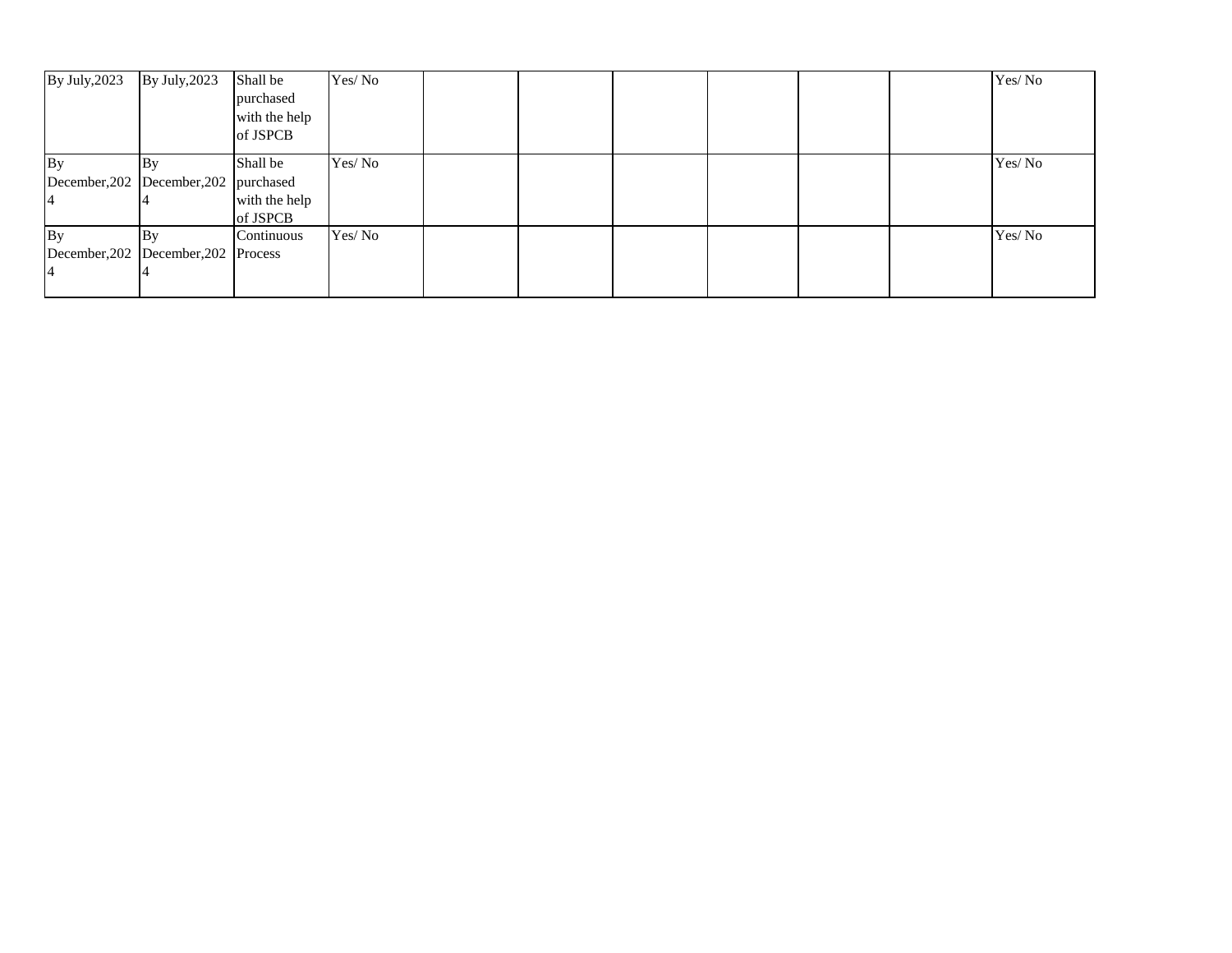| Content of<br>Attached<br>documents with<br>Annexure Nos.   | Department Agency               |
|-------------------------------------------------------------|---------------------------------|
| List of Drains/Copy<br>of EOI/<br>Tenders/Purchage<br>Order | Ranchi Municipal<br>Corporation |
| Copy of EOI/<br>Tenders/Purchage<br>Order                   | Ranchi Municipal<br>Corporation |
|                                                             | Ranchi Municipal<br>Corporation |
| List of Major Traffic<br><b>Intersection Points</b>         | Ranchi Municipal<br>Corporation |
| Copy of EOI/<br>Tenders/Purchage<br>Order                   | Ranchi Municipal<br>Corporation |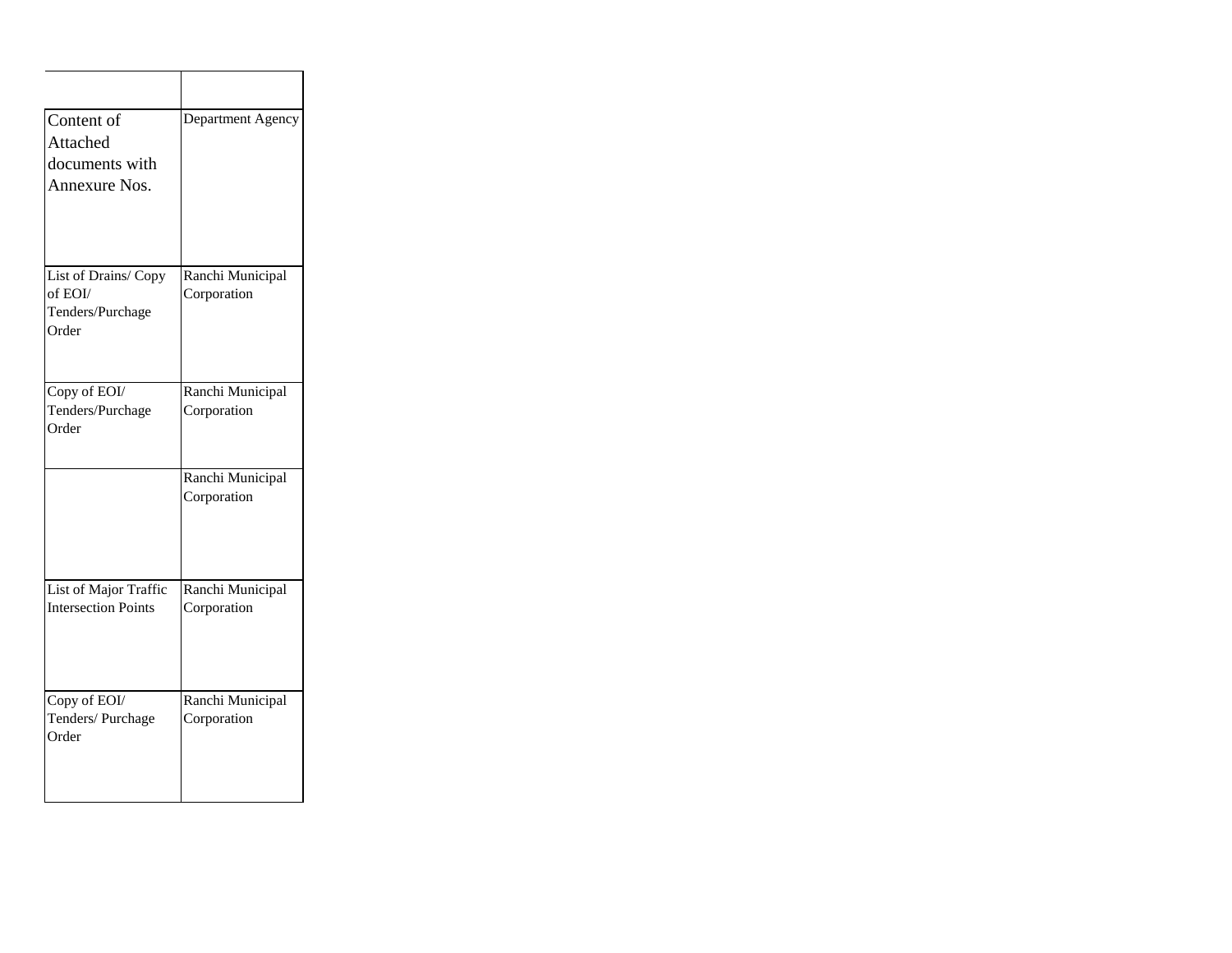| List of Roads with                        | Ranchi Municipal                |
|-------------------------------------------|---------------------------------|
| Length                                    | Corporation                     |
| List of Road                              | Ranchi Municipal<br>Corporation |
| List of Roads with<br>Length              | Ranchi Municipal<br>Corporation |
| Copy of EOI/<br>Tenders/Purchage<br>Order | Ranchi Municipal<br>Corporation |
|                                           | Ranchi Municipal<br>Corporation |
| Copy of Guidelines                        | Ranchi Municipal<br>Corporation |
| Details of Roads                          | Ranchi Municipal<br>Corporation |
| <b>Monitoring Reports</b>                 | Ranchi Municipal<br>Corporation |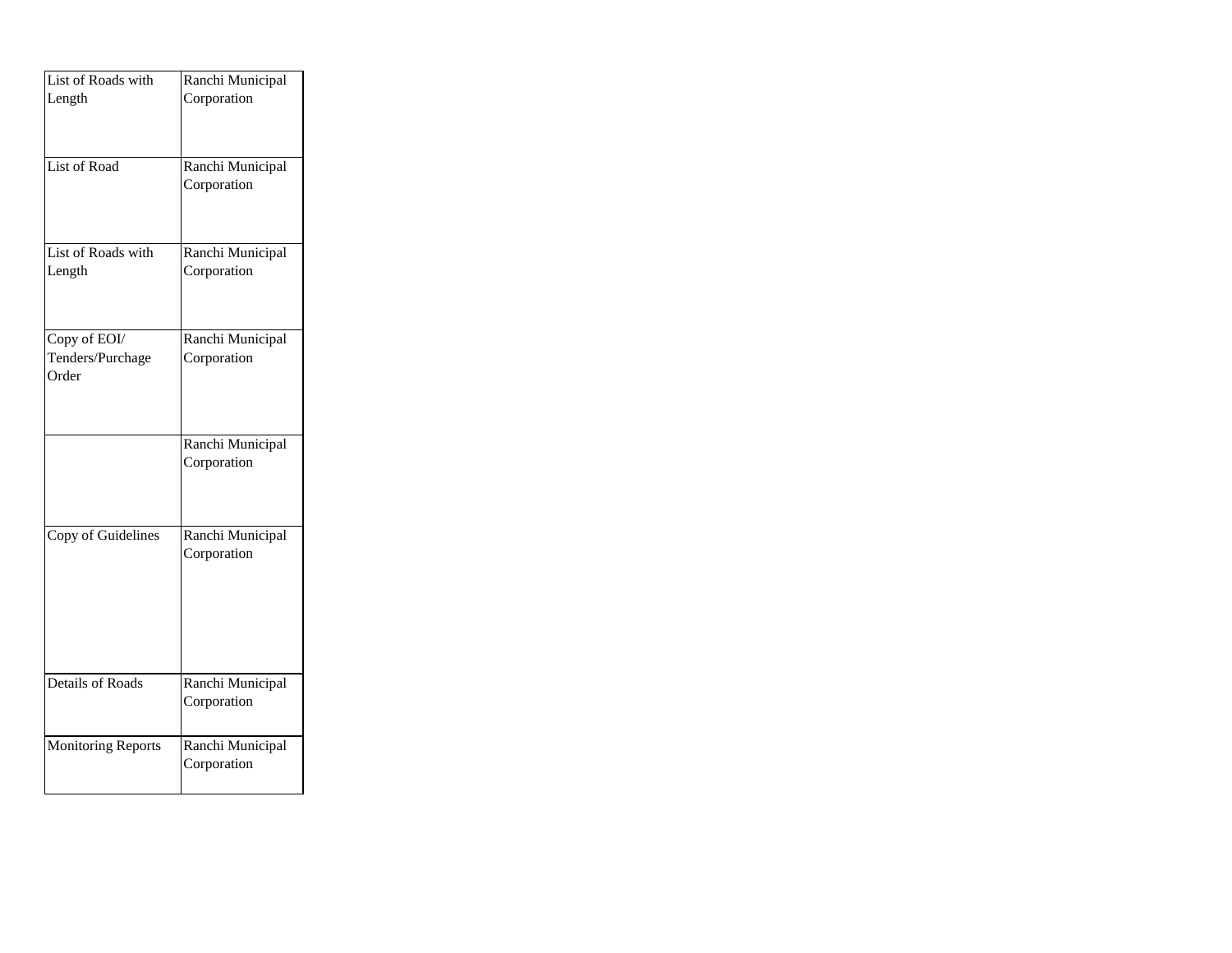| Copy of Guidelines                            | Ranchi Municipal<br>Corporation/<br>Construction<br>Agency |
|-----------------------------------------------|------------------------------------------------------------|
| <b>Copy of Guidelines</b>                     | Ranchi Municipal<br>Corporation/<br>Construction<br>Agency |
|                                               | Ranchi Municipal<br>Corporation/<br>Construction<br>Agency |
|                                               | Ranchi Municipal<br>Corporation/<br>Construction<br>Agency |
| List of C&D Waste<br><b>Management Plants</b> | Ranchi Municipal<br>Corporation                            |
|                                               | Ranchi Municipal<br>Corporation/<br>Construction<br>Agency |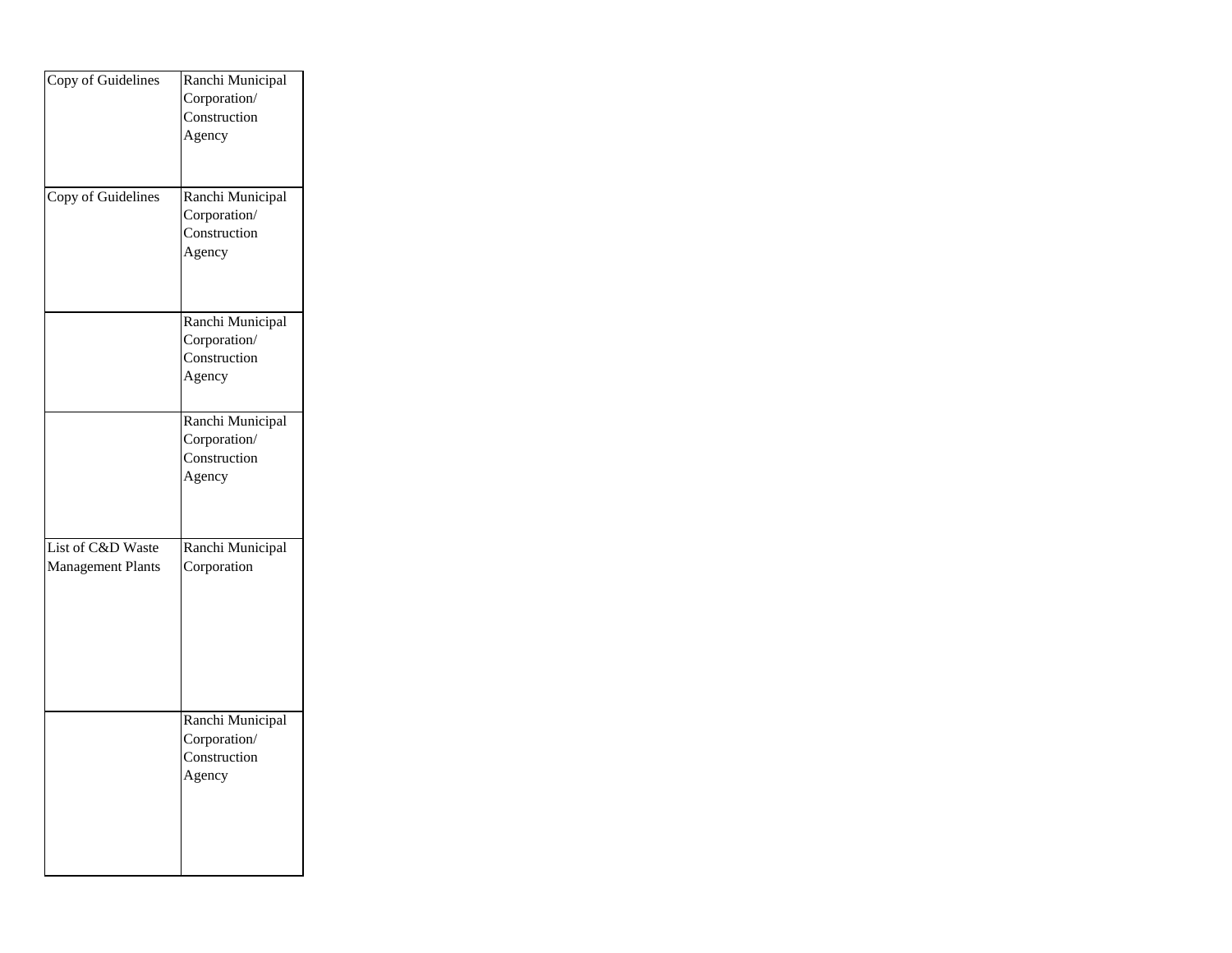| List of Contruction | Ranchi Municipal<br>Corporation/ |
|---------------------|----------------------------------|
| Project             | Construction                     |
|                     | Agency                           |
|                     |                                  |
|                     |                                  |
| Copy of Guidelines  | Ranchi Municipal                 |
|                     | Corporation/<br>Construction     |
|                     | Agency                           |
|                     |                                  |
| Copy of Guidelines  | Ranchi Municipal                 |
|                     | Corporation/                     |
|                     | Construction                     |
|                     | Agency                           |
|                     |                                  |
|                     |                                  |
| Copy of Guidelines  | Ranchi Municipal                 |
|                     | Corporation/                     |
|                     | Construction                     |
|                     | Agency                           |
|                     |                                  |
|                     |                                  |
|                     |                                  |
| Details of site     |                                  |
|                     | Ranchi Municipal<br>Corporation/ |
|                     | Construction                     |
|                     | Agency                           |
|                     |                                  |
|                     |                                  |
|                     | Ranchi Municipal                 |
|                     | Corporation/                     |
|                     | Construction                     |
|                     | Agency                           |
| Copy of EOI/        | Ranchi Municipal                 |
| Tenders/Purchage    | Corporation                      |
| Order               |                                  |
|                     |                                  |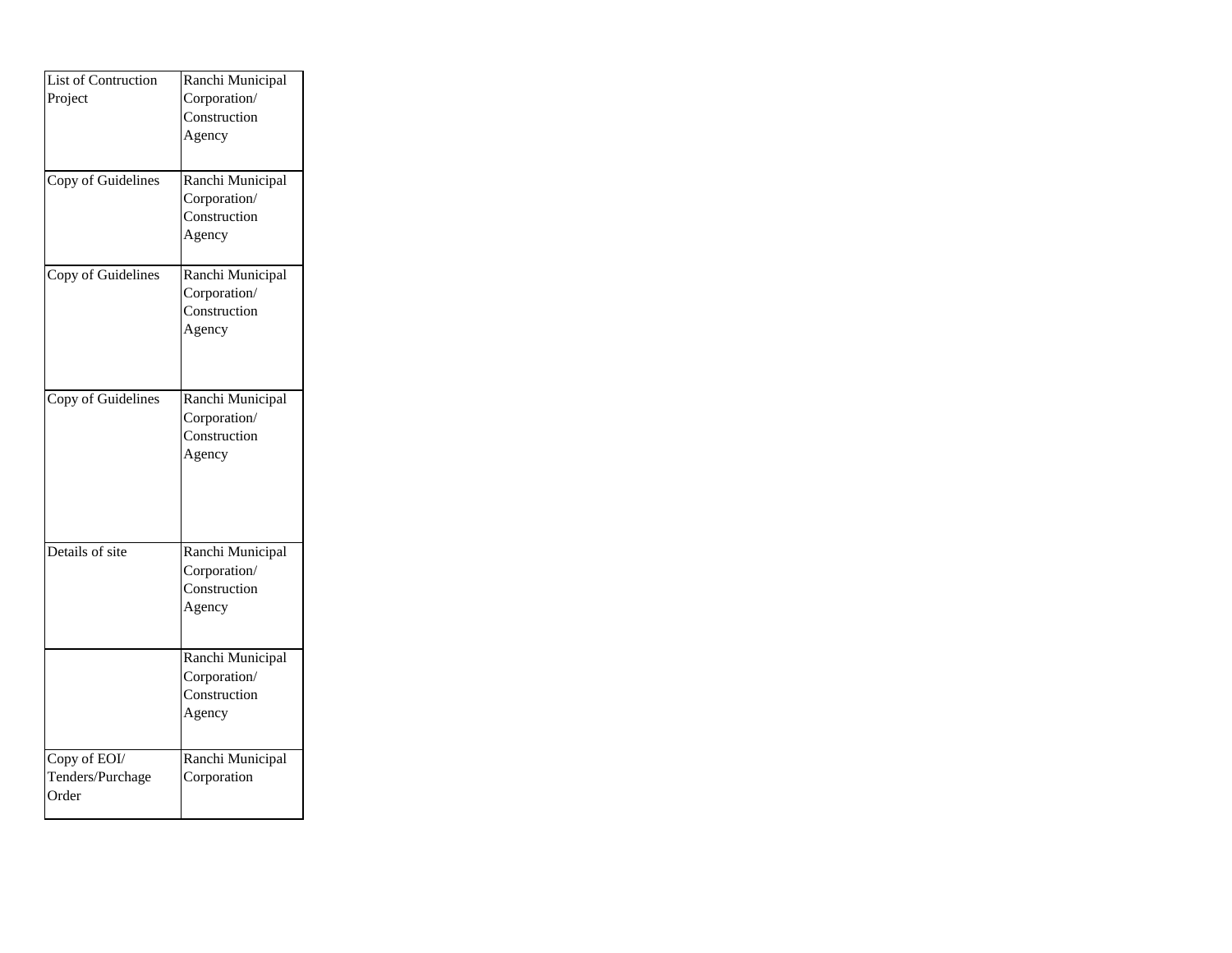| Copy of EOI/<br>Tenders/Purchage<br>Order | Ranchi Municipal<br>Corporation |
|-------------------------------------------|---------------------------------|
| Copy of EOI/<br>Tenders/Purchage<br>Order | Ranchi Municipal<br>Corporation |
|                                           | Ranchi Municipal<br>Corporation |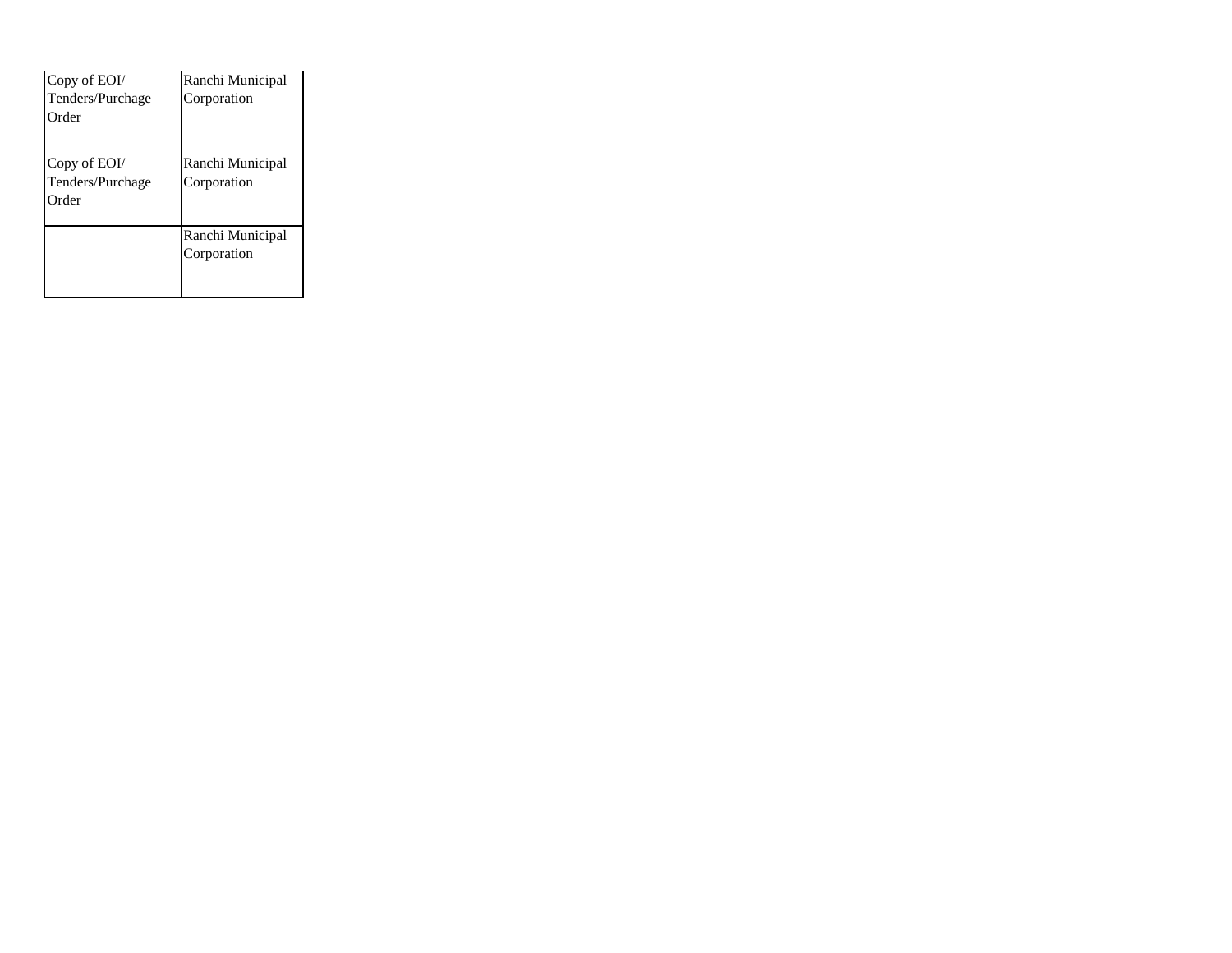| Action<br>Code  | <b>Action Point</b>        | Sub Action Plan                                           | Current Status/ Activities in<br>City                                                                         | Code         | Sub Action Micro Level Planning                                                                                                                                 |
|-----------------|----------------------------|-----------------------------------------------------------|---------------------------------------------------------------------------------------------------------------|--------------|-----------------------------------------------------------------------------------------------------------------------------------------------------------------|
| RD <sub>2</sub> | Creation of green<br>cover | Development of<br>Green Buffer, Urban<br>Greening in city | Details of Green buffers<br>along traffic coridors.<br>No,s of Parks/ Gardens/                                | RD2.2        | Creation of green buffers<br>along the traffic corridors<br>and their maintenance                                                                               |
|                 |                            |                                                           | Urban forest.<br>Details of Notification or<br>any order regarding green<br>belt development for<br>buildings | RD2.3        | Necessary changes in<br>byelaws Greening of open<br>areas, gardens, community<br>places, schools and housing<br>societies                                       |
|                 |                            |                                                           |                                                                                                               | RD2.4        | Urban Greening with green<br>infrastructures (vertical<br>garden, green pavements,<br>pocket parks, City Forest,<br>Miyawaki forest &<br>grasscrete tiles etc.) |
|                 |                            |                                                           |                                                                                                               | <b>RD2.5</b> | Builders should leave<br>minimum 15% area for<br>green belt in residential<br>colonies to be made<br>mandatory.                                                 |
|                 |                            |                                                           |                                                                                                               | RD2.7        | Provision for maintaining at<br>least 10% tree cover area in<br>the city in master plan.                                                                        |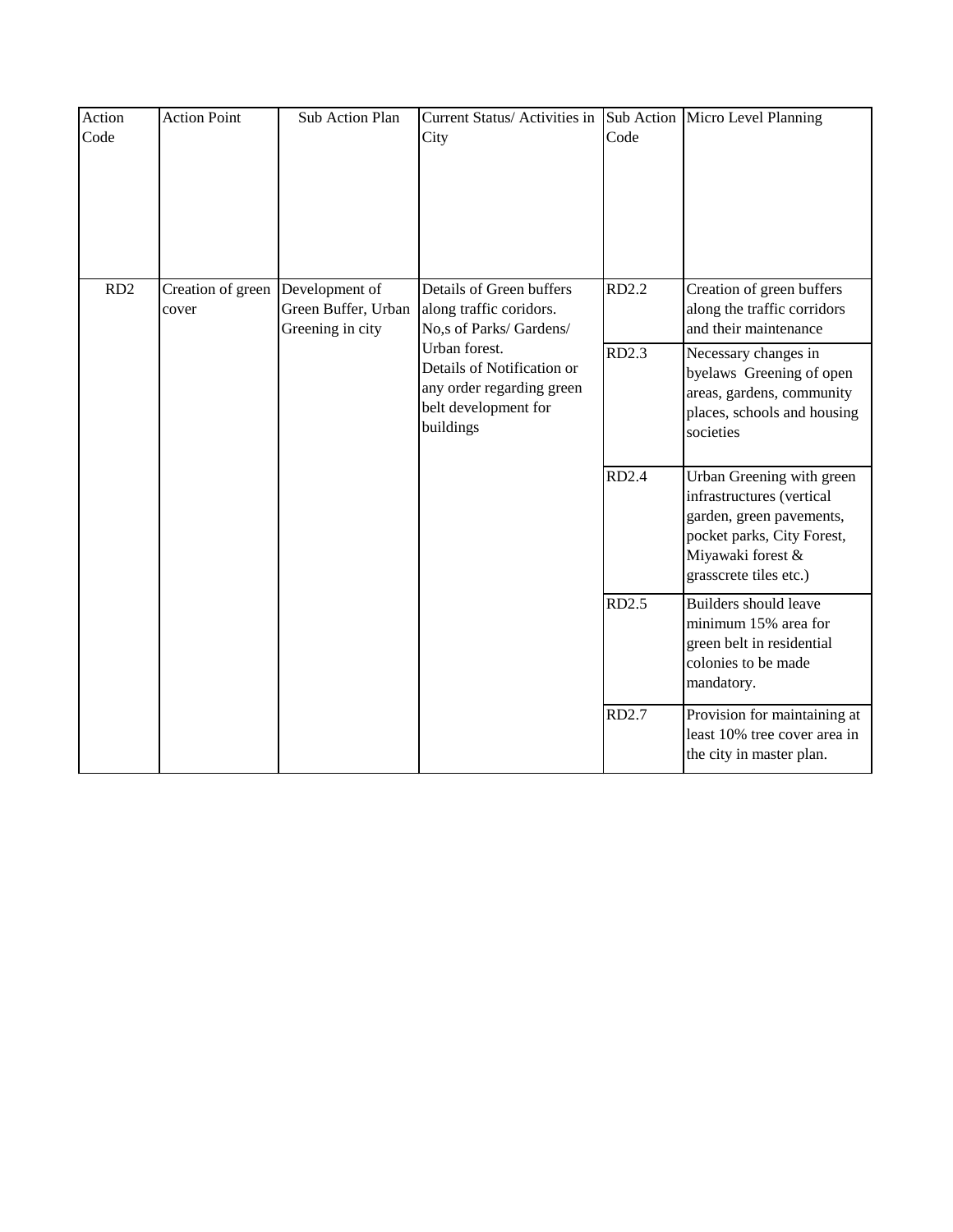Green Belt Development

|                                                                    |                                                                                       |                                                 |                    |                                                               | .                                         |                                                                                    |
|--------------------------------------------------------------------|---------------------------------------------------------------------------------------|-------------------------------------------------|--------------------|---------------------------------------------------------------|-------------------------------------------|------------------------------------------------------------------------------------|
| <b>Target Date</b><br>(Timeline) to<br>Complete<br>Proposed Target | <b>Overall Time</b><br>target to<br>Complete<br>Action / Sub-<br><b>Action Points</b> | Field Type                                      | Proposed<br>Target | <b>Current Status for</b><br>complition of<br>proposed Target | Deviation<br>from<br>Target Date Complete | <b>Total Fund</b><br>Required to<br>Micro Level<br>Planning/<br>Proposed<br>Target |
| 15.02.2024                                                         | By March<br>2024                                                                      | Area (Ha)                                       |                    |                                                               | Yes/No                                    |                                                                                    |
| 30.03.2022                                                         | By March<br>2024                                                                      | Yes/No                                          |                    |                                                               | Yes/No                                    |                                                                                    |
| 30.03.2024                                                         | By March<br>2024                                                                      | No of green<br>infrastr<br>uctures<br>developed |                    |                                                               | Yes/No                                    |                                                                                    |
| 30.03.2024                                                         | By March<br>2024                                                                      | Yes/No                                          |                    |                                                               | Yes/No                                    |                                                                                    |
| 30.03.2024                                                         | By March<br>2024                                                                      | Yes/No                                          |                    |                                                               | Yes/No                                    |                                                                                    |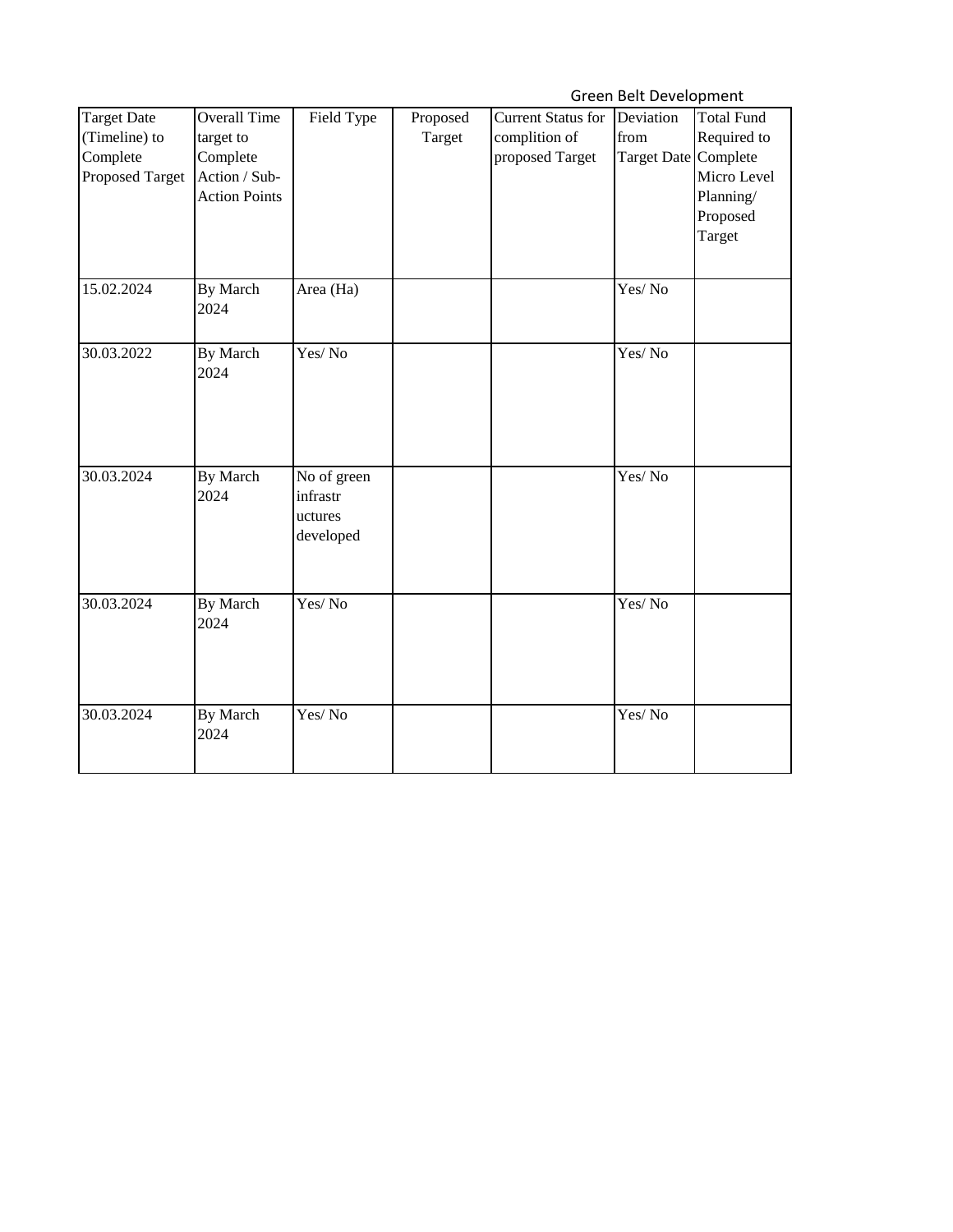| <b>Total Fund</b> | <b>Total Fund</b> | Funds Required  | <b>Fund Required</b>   | Overall Fund       | <b>Toatl Fund</b> |
|-------------------|-------------------|-----------------|------------------------|--------------------|-------------------|
| Required to       | Required to       | (Lakh) to       | <b>Action PointSub</b> | Required Action    | Available         |
| Completete Sub-   | Complete Action   | Complete Micro  | <b>Action Point</b>    | Point Action Point |                   |
| Action Points     | Points            | Level Planning/ |                        |                    |                   |
|                   |                   | Proposed target |                        |                    |                   |
|                   |                   |                 |                        |                    |                   |
|                   |                   |                 |                        |                    |                   |
|                   |                   |                 |                        |                    |                   |
|                   |                   |                 |                        |                    |                   |
|                   |                   |                 |                        |                    |                   |
|                   |                   |                 |                        |                    |                   |
|                   |                   |                 |                        |                    |                   |
|                   |                   |                 |                        |                    |                   |
|                   |                   |                 |                        |                    |                   |
|                   |                   |                 |                        |                    |                   |
|                   |                   |                 |                        |                    |                   |
|                   |                   |                 |                        |                    |                   |
|                   |                   |                 |                        |                    |                   |
|                   |                   |                 |                        |                    |                   |
|                   |                   |                 |                        |                    |                   |
|                   |                   |                 |                        |                    |                   |
|                   |                   |                 |                        |                    |                   |
|                   |                   |                 |                        |                    |                   |
|                   |                   |                 |                        |                    |                   |
|                   |                   |                 |                        |                    |                   |
|                   |                   |                 |                        |                    |                   |
|                   |                   |                 |                        |                    |                   |
|                   |                   |                 |                        |                    |                   |
|                   |                   |                 |                        |                    |                   |
|                   |                   |                 |                        |                    |                   |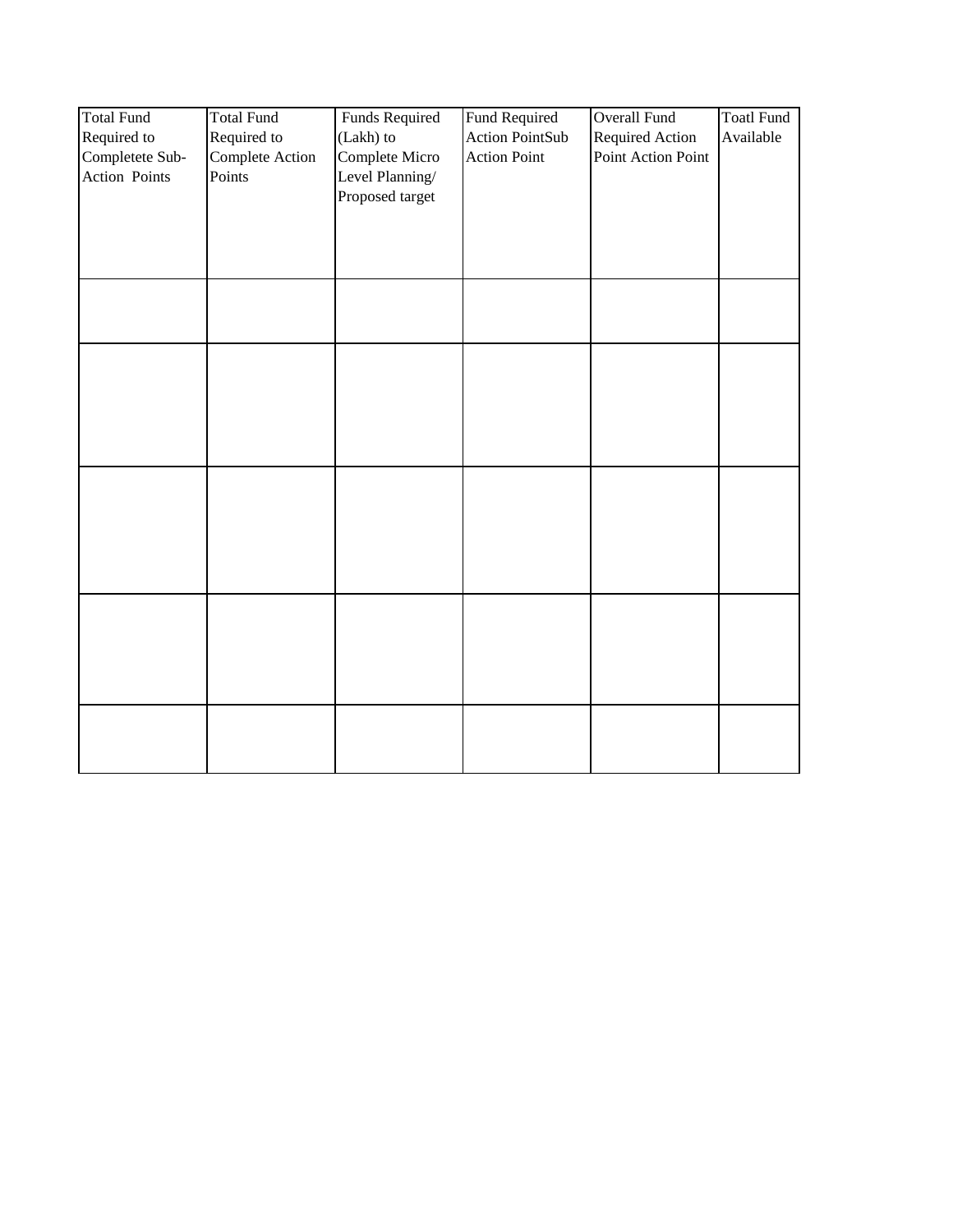| Source of<br>Funding | Fund utised | Supporting<br>Document<br>Attached<br>(Yes/No) | Content of<br>Attached<br>documents<br>with Annexure<br>Nos. | Department/<br>Agency           |
|----------------------|-------------|------------------------------------------------|--------------------------------------------------------------|---------------------------------|
|                      |             | Yes/No                                         | Area Wise<br><b>Plantation Details</b>                       | Ranchi Municipal<br>Corporation |
|                      |             | Yes/No                                         | Maps are<br>sanctioned as per<br>provision of<br>master plan | Ranchi Municipal<br>Corporation |
|                      |             | Yes/No                                         | Details of Green<br>Infrastructures<br>developed             | Ranchi Municipal<br>Corporation |
|                      |             | Yes/ No                                        | Copy of<br>Notification or<br>order                          | Ranchi Municipal<br>Corporation |
|                      |             | Yes/No                                         | Copy of<br>Notification or<br>order                          | Ranchi Municipal<br>Corporation |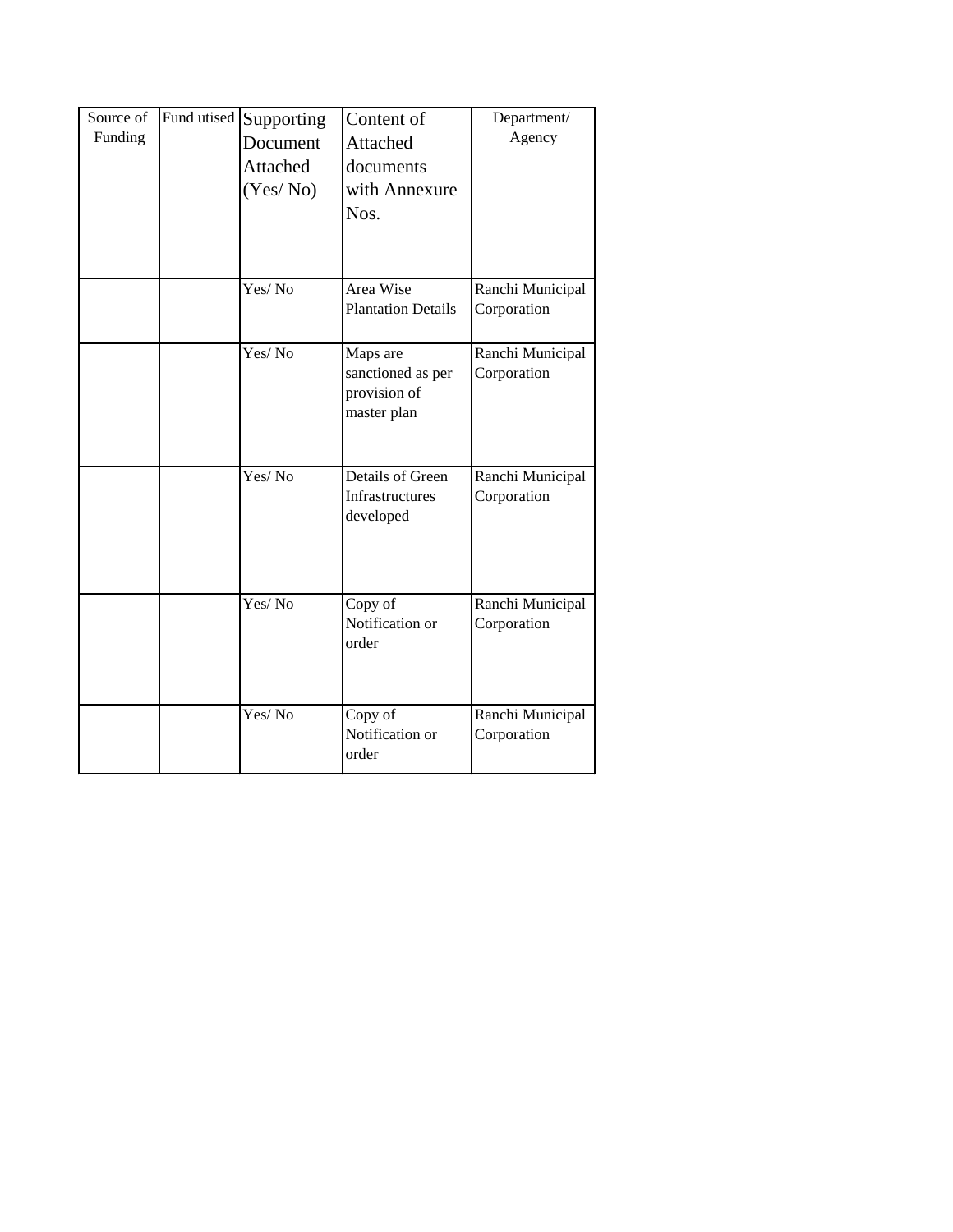| <b>Action Code</b> | <b>Action Point</b>                                              | Sub-Action Code    | Sub-Action Points                                  | <b>Current Status/ Activities</b><br>in City      |
|--------------------|------------------------------------------------------------------|--------------------|----------------------------------------------------|---------------------------------------------------|
|                    |                                                                  |                    |                                                    |                                                   |
| CB1                | Insatllation &<br>Commissioning of<br><b>Monitoring Stations</b> | $\overline{CB1.1}$ | Installation& Commissioning of<br><b>CAAQMS</b>    | Locations/Nos. Of<br>CAAQMS installted<br>in city |
| CB4                | Training & Capacity<br>Building                                  | CB4.1              | Training & skill development of<br>public officals | No. Details of Traning<br>progreamms conducted    |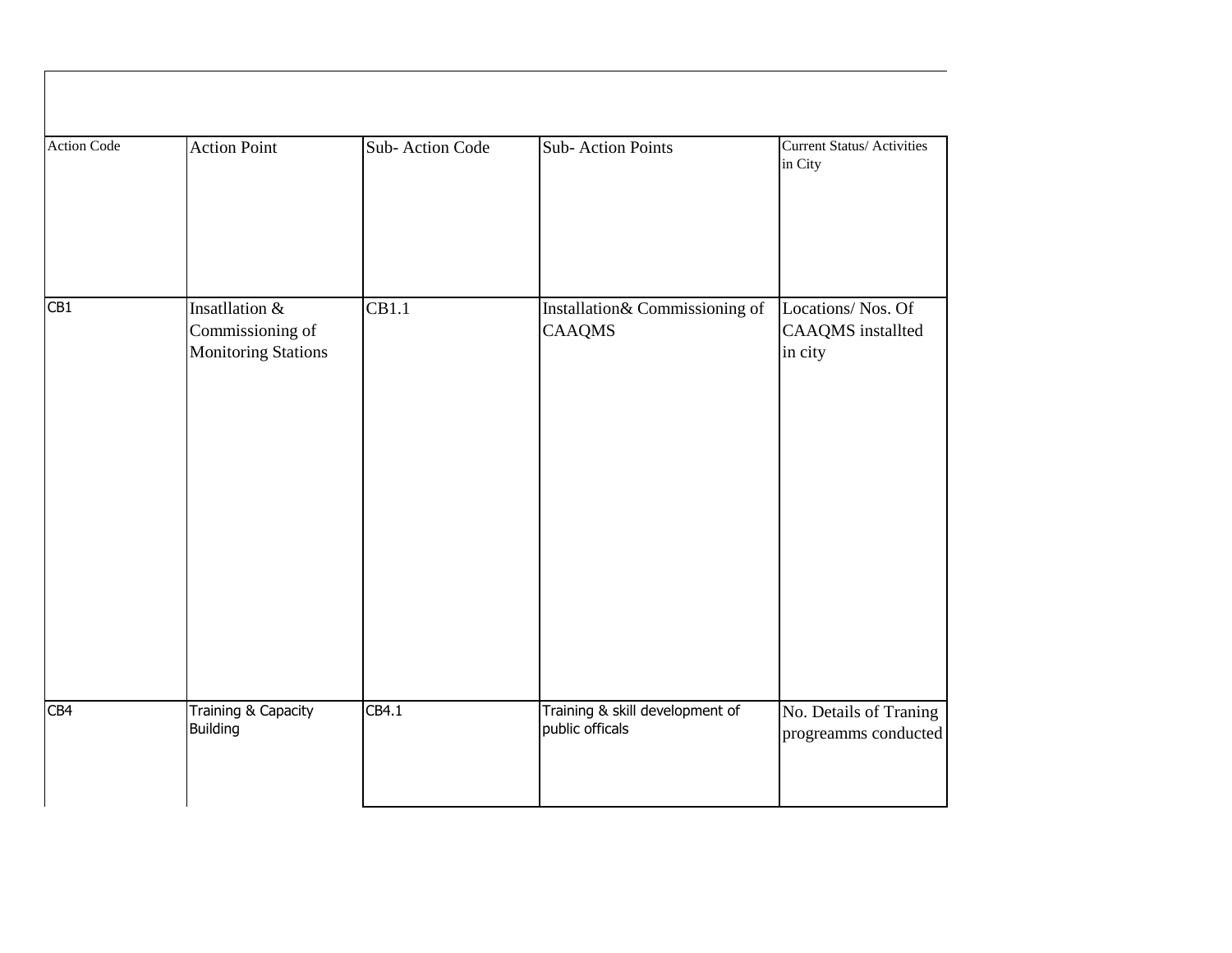| CB4.3 | <b>IEnforcement Units</b> | Nos. Of Enforcement  |
|-------|---------------------------|----------------------|
|       |                           | units or datails of  |
|       |                           | constitution of unit |
|       |                           |                      |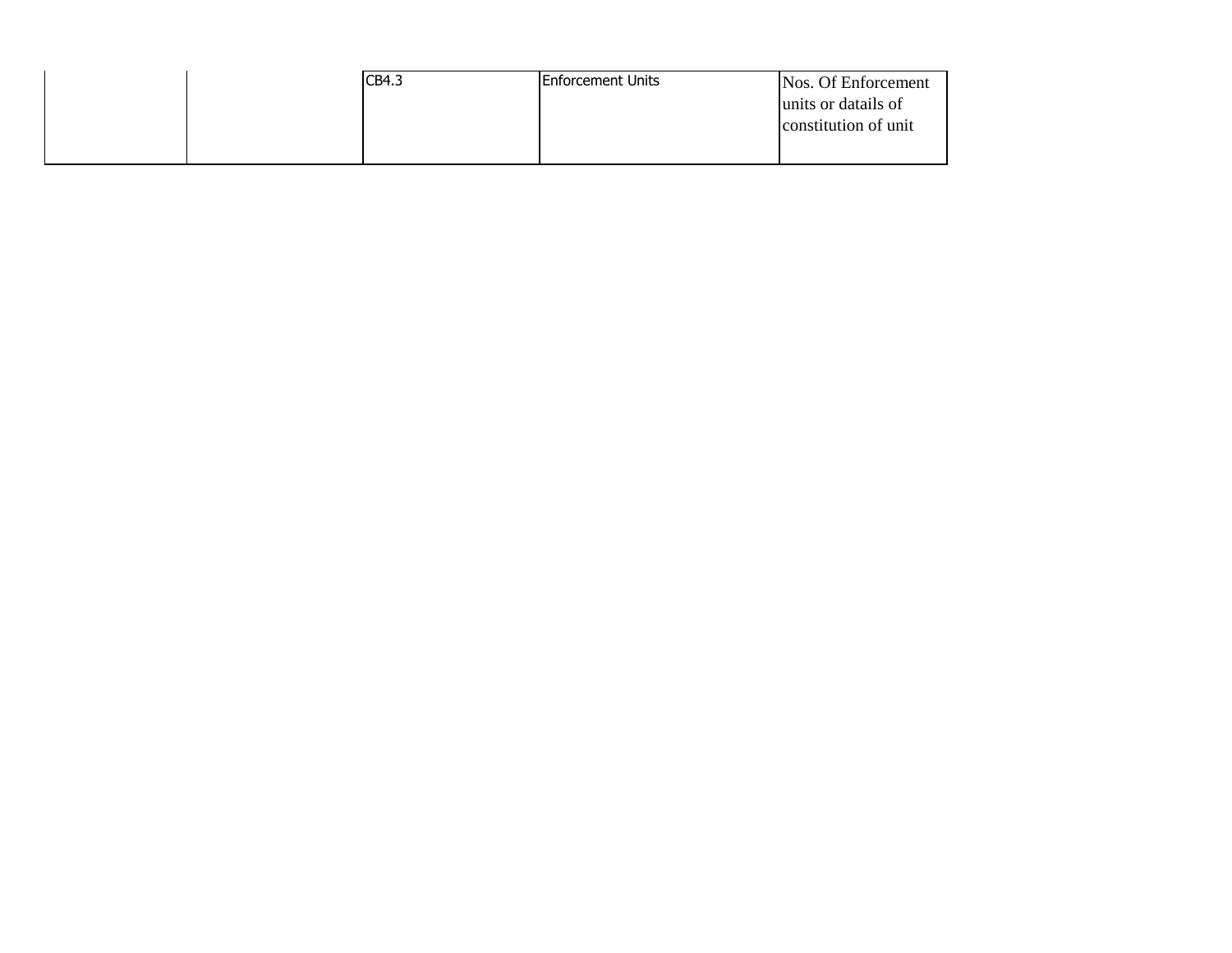## **CAPACITY BUILDING, MONITORING NETWORK**

| Micro Level Plannng                                                     | Field type | Proposed Target | to Comple Micro<br>Level Plam/Proposed<br>Target | Target Date (Timeline) Overall Time Target to Current Status for<br>comple Work | complition of<br>proposed Target | <b>Deviation from Target</b><br>Date |
|-------------------------------------------------------------------------|------------|-----------------|--------------------------------------------------|---------------------------------------------------------------------------------|----------------------------------|--------------------------------------|
| Preparation of tender document                                          | nos.       |                 | 15.10.2021                                       |                                                                                 |                                  | Yes/No                               |
| Calling of bids& its approval                                           |            |                 | 30.11.2021                                       |                                                                                 |                                  |                                      |
| Release of work order                                                   |            |                 | 15.11.2021                                       |                                                                                 |                                  |                                      |
| Procurement of CAAQMS                                                   |            | $\overline{4}$  | 15.12.2021                                       | 30.03.2022                                                                      |                                  |                                      |
| Selection of location                                                   |            |                 | 30.12.2021                                       |                                                                                 |                                  |                                      |
| <b>Installation of CAAQMS</b>                                           |            |                 | 25.02.2022                                       |                                                                                 |                                  |                                      |
| Connecting CAAQMS to the online<br>CPCB server for real time Monitoring |            |                 | 15.03.2022                                       |                                                                                 |                                  |                                      |
| Calibration of CAAQMSs                                                  |            |                 | 30.03.2022                                       |                                                                                 |                                  |                                      |
| Training & skill development of<br>public officals                      | Nos.       |                 | 15 30.03.2024                                    |                                                                                 |                                  | Yes/No                               |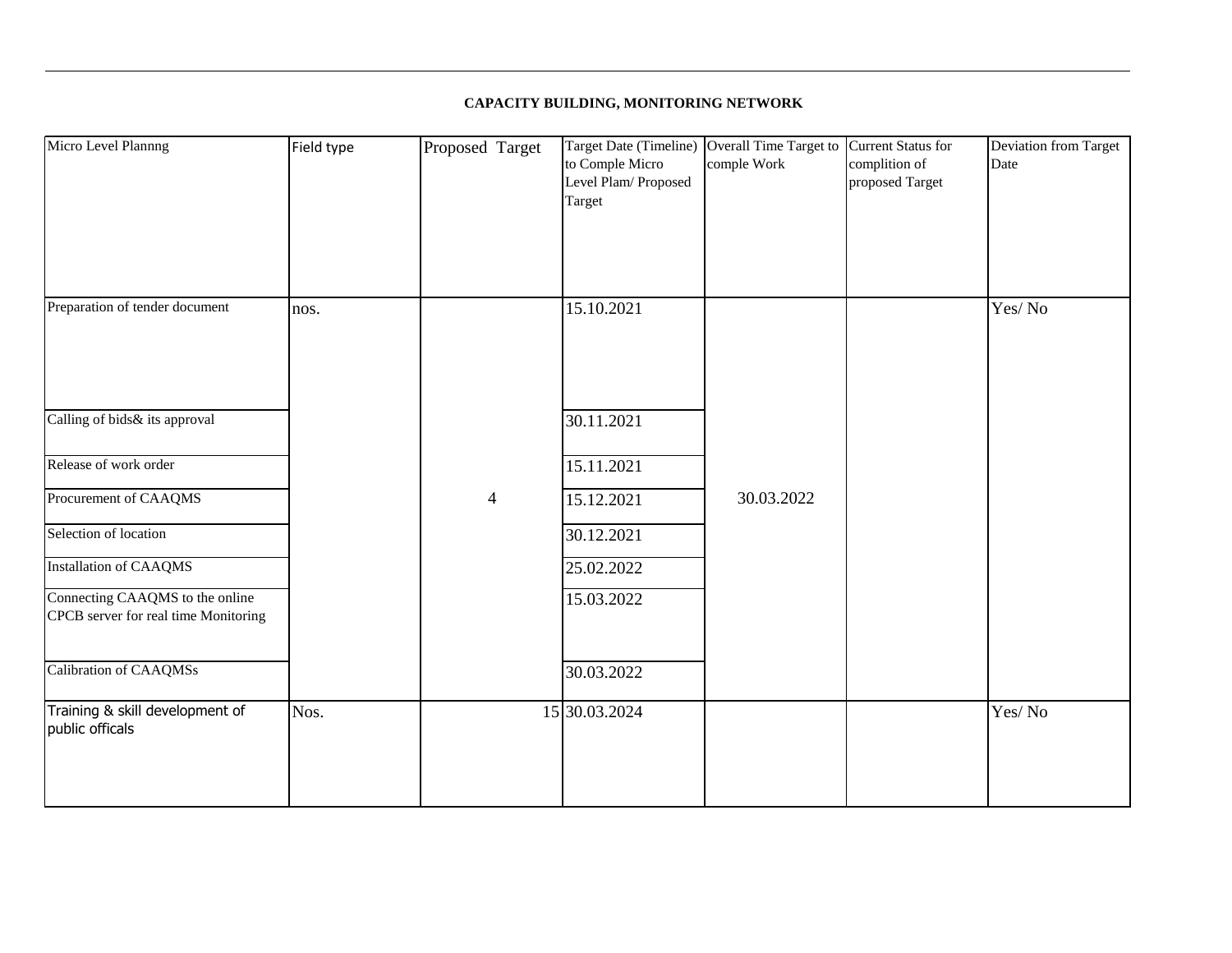| Consnstitution of Enforcement units | Nos. | 130.11.2021 |  | Yes/No |
|-------------------------------------|------|-------------|--|--------|
|                                     |      |             |  |        |
|                                     |      |             |  |        |
|                                     |      |             |  |        |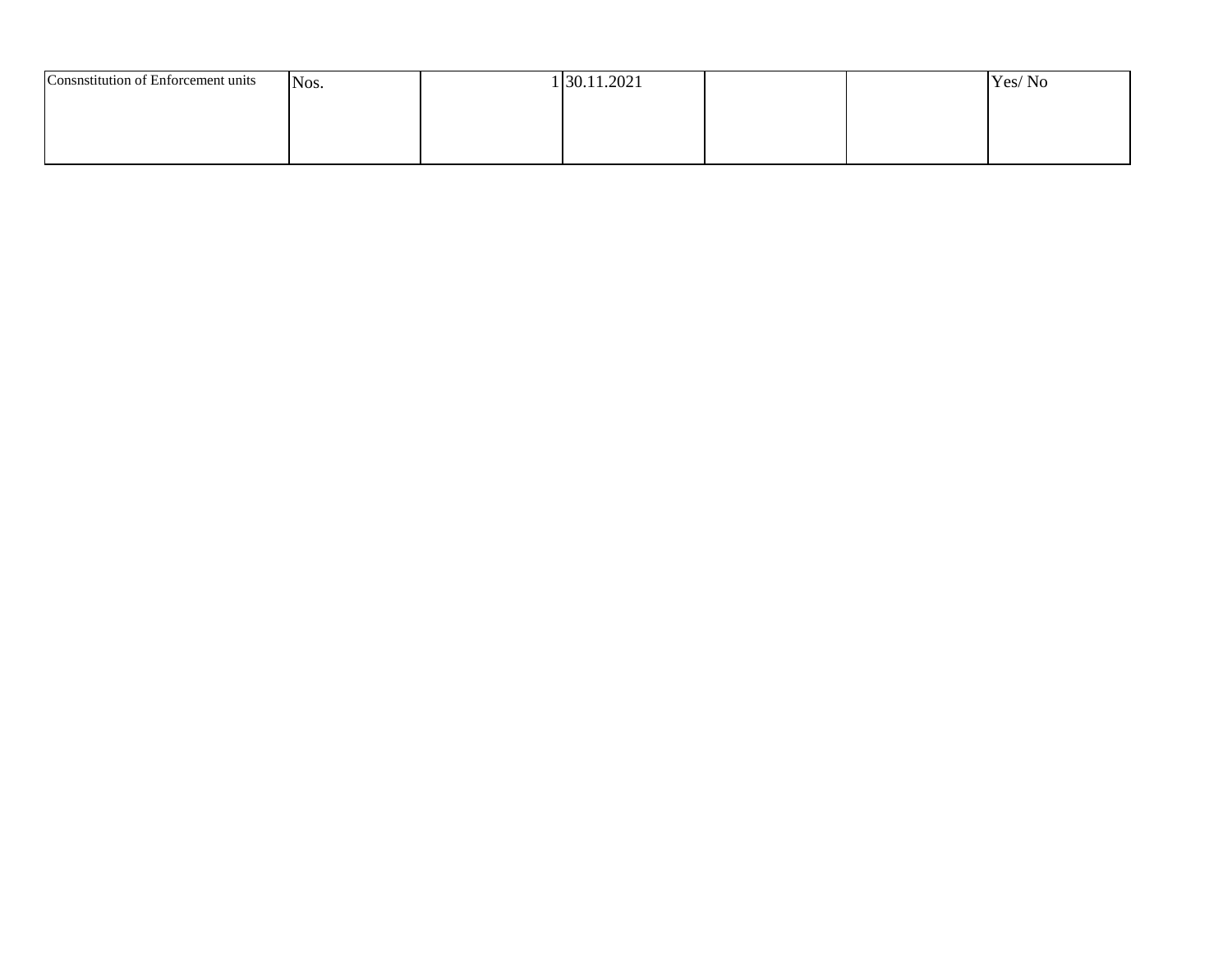| <b>Total Fund</b> | <b>Total Fund</b> | Source of Fundings Additional Funds |          | Fund utised | Supporting                       | Content of           |
|-------------------|-------------------|-------------------------------------|----------|-------------|----------------------------------|----------------------|
| required for      | required for      |                                     | Required |             | Document                         | Attached             |
| Complite Micro    | Complition of     |                                     |          |             | Attached (Yes/No) documents with |                      |
| Level Plam/       | Work (Crore)      |                                     |          |             |                                  | Annexure Nos.        |
| Proposed Target   |                   |                                     |          |             |                                  |                      |
| (Cr)              |                   |                                     |          |             |                                  |                      |
|                   |                   |                                     |          |             |                                  |                      |
|                   |                   |                                     |          |             | Yes/No                           | Copy of EOI/         |
|                   |                   |                                     |          |             |                                  | Tenders/Purchage     |
|                   |                   |                                     |          |             |                                  | Order or any         |
|                   |                   |                                     |          |             |                                  | supporting documents |
|                   |                   |                                     |          |             |                                  |                      |
|                   |                   |                                     |          |             |                                  |                      |
|                   |                   |                                     |          |             |                                  |                      |
|                   |                   |                                     |          |             |                                  |                      |
|                   |                   |                                     |          |             |                                  |                      |
|                   |                   |                                     |          |             |                                  |                      |
|                   |                   |                                     |          |             |                                  |                      |
|                   |                   |                                     |          |             |                                  |                      |
|                   |                   |                                     |          |             |                                  |                      |
|                   |                   |                                     |          |             |                                  |                      |
|                   |                   |                                     |          |             |                                  |                      |
|                   |                   |                                     |          |             |                                  |                      |
|                   |                   |                                     |          |             |                                  |                      |
|                   |                   |                                     |          |             |                                  |                      |
|                   |                   |                                     |          |             | Yes/No                           | Tranning Calender of |
|                   |                   |                                     |          |             |                                  | Year                 |
|                   |                   |                                     |          |             |                                  |                      |
|                   |                   |                                     |          |             |                                  |                      |
|                   |                   |                                     |          |             |                                  |                      |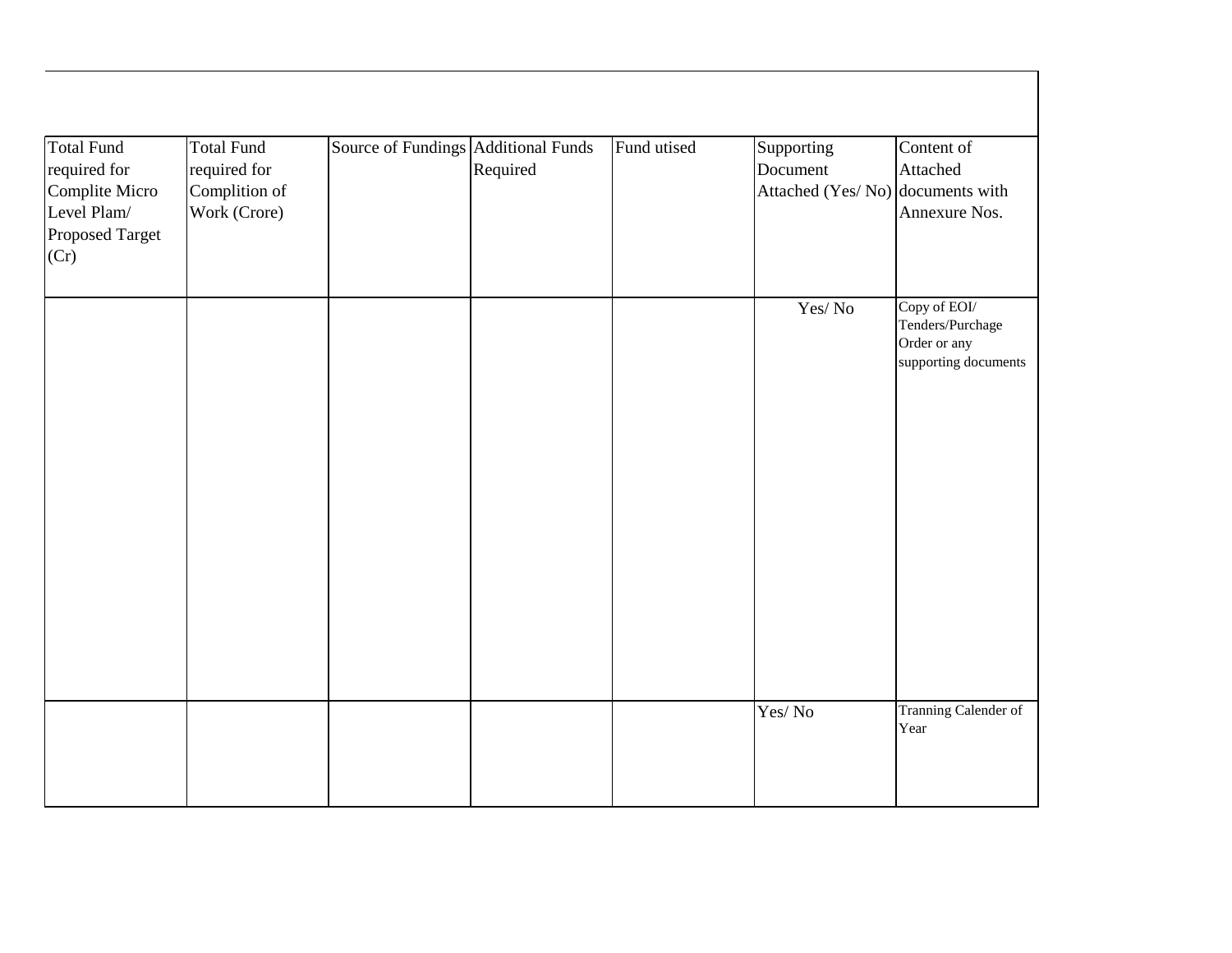|  |  | Yes/No | Notified plan |
|--|--|--------|---------------|
|  |  |        |               |
|  |  |        |               |
|  |  |        |               |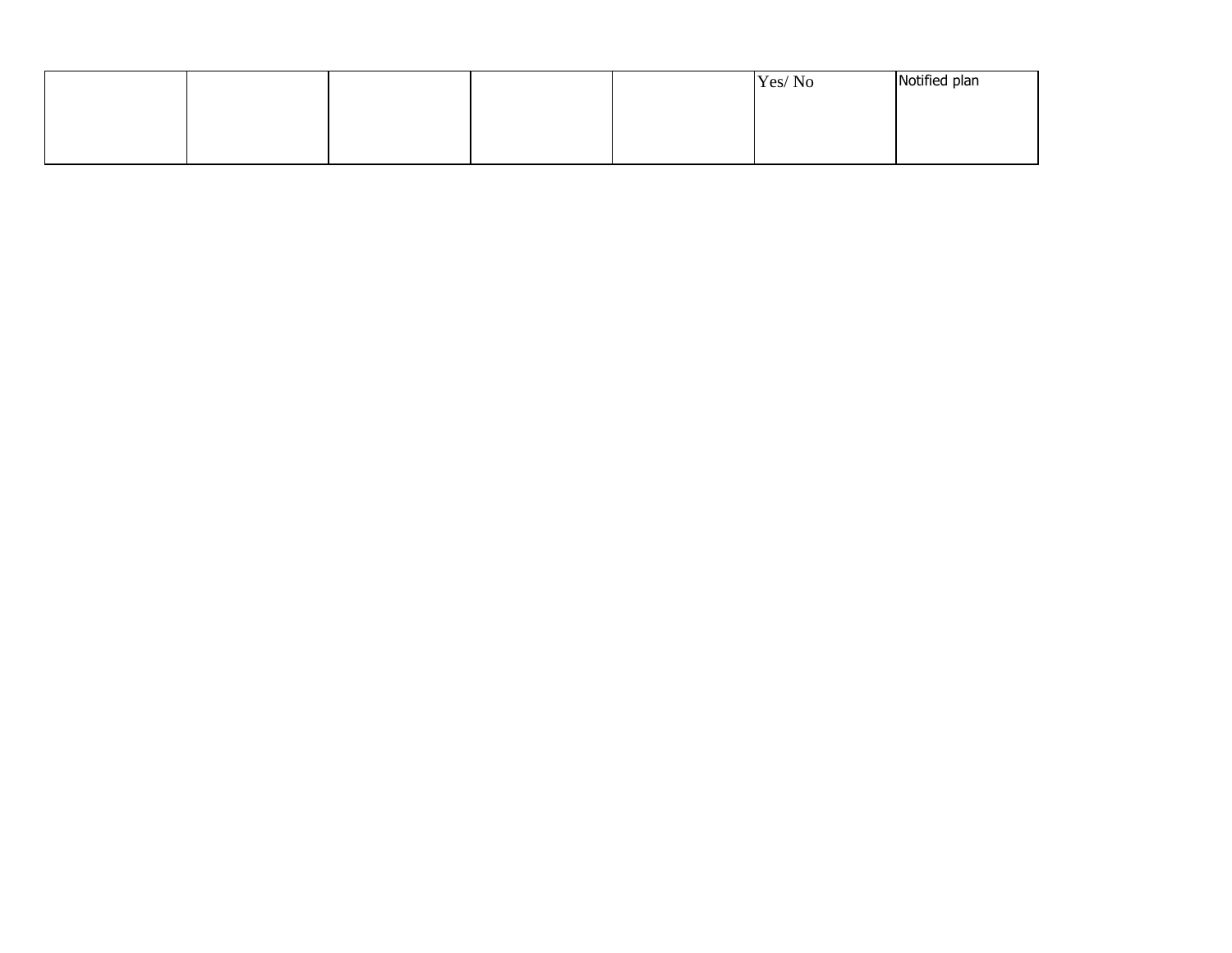| Code No. | <b>Action Point</b>                        | Sub Code<br>No. | <b>Sub Action Points</b>                                                                                                     | Micro Level Planning                                                                               |
|----------|--------------------------------------------|-----------------|------------------------------------------------------------------------------------------------------------------------------|----------------------------------------------------------------------------------------------------|
| BB1      | Control on<br>Biomass &<br>Garbage Burning | <b>BB1.1</b>    | Checking and control of burning<br>of municipal solid wastes                                                                 | Regular check and control of burning<br>of municipal solid wastes                                  |
|          |                                            | <b>BB1.2</b>    |                                                                                                                              | Defaulters for open burning to be<br>imposed fines                                                 |
|          |                                            | <b>BB1.3</b>    |                                                                                                                              | Identify Garbage burning locations                                                                 |
|          |                                            | <b>BB1.4</b>    | Prohibition/complete ban on<br>garbage burning.                                                                              | Purchage of Incinerator                                                                            |
|          |                                            | <b>BB1.5</b>    | Control on open burning                                                                                                      | Launch extensive drive against open<br>burning of bio-mass, crop residue,<br>garbage, leaves, etc. |
|          |                                            | <b>BB1.6</b>    | Construction of advanced<br>waste management Site.                                                                           |                                                                                                    |
|          |                                            | <b>BB1.7</b>    | Regular collection and control<br>of municipal solid wastes.                                                                 |                                                                                                    |
|          |                                            | <b>BB1.8</b>    | Providing Organic Waste<br>Compost machines,<br>decentralization of processing<br>of Waste, dry waste<br>collection centers. |                                                                                                    |
|          |                                            | <b>BB1.9</b>    | <b>Public Awareness</b>                                                                                                      | Awareness for controlling of burning<br>of agricultural waste and crop<br>residues.                |
|          |                                            | <b>BB1.11</b>   | Dead Bodies of Animals<br>should be disposed through<br>proper treatment facility like<br>rendering plant etc                | Purchage of Electrical Crematorium                                                                 |
|          |                                            | <b>BB</b> 1.12  | Door to Door collection of waste                                                                                             | RFID System for door to door waste<br>collection                                                   |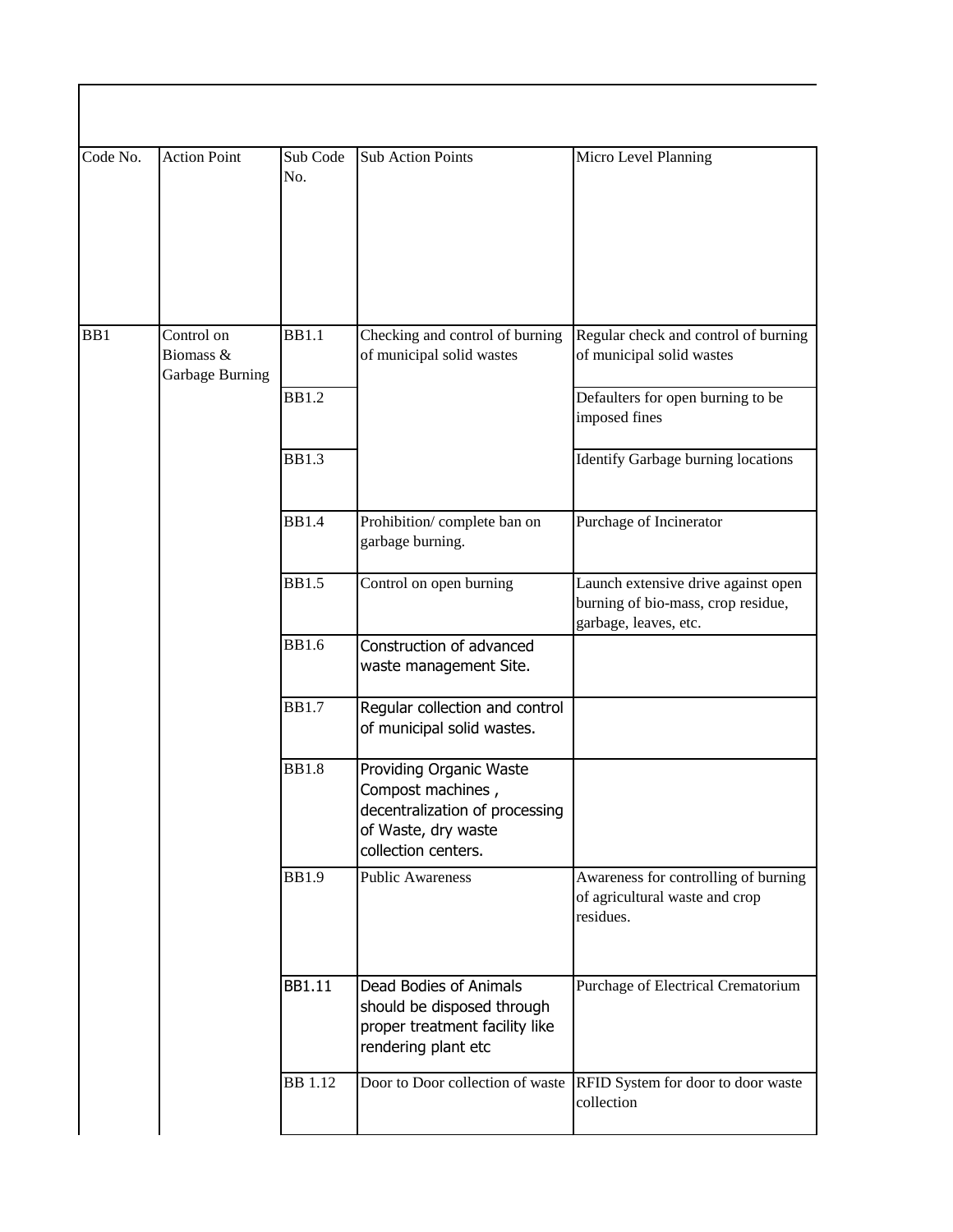| B <sub>B2</sub>  | Ensure segregation of waste<br>at source                                                         | Number of authorised colonies<br>where waste segregation at<br>source is being practised and |
|------------------|--------------------------------------------------------------------------------------------------|----------------------------------------------------------------------------------------------|
| B <sub>B</sub> 3 | Proper collection of Horticulture<br>waste and its disposal following<br>composting-cumgardening | Purchase of Compactor                                                                        |
|                  | approach                                                                                         | Purchase of On site composter                                                                |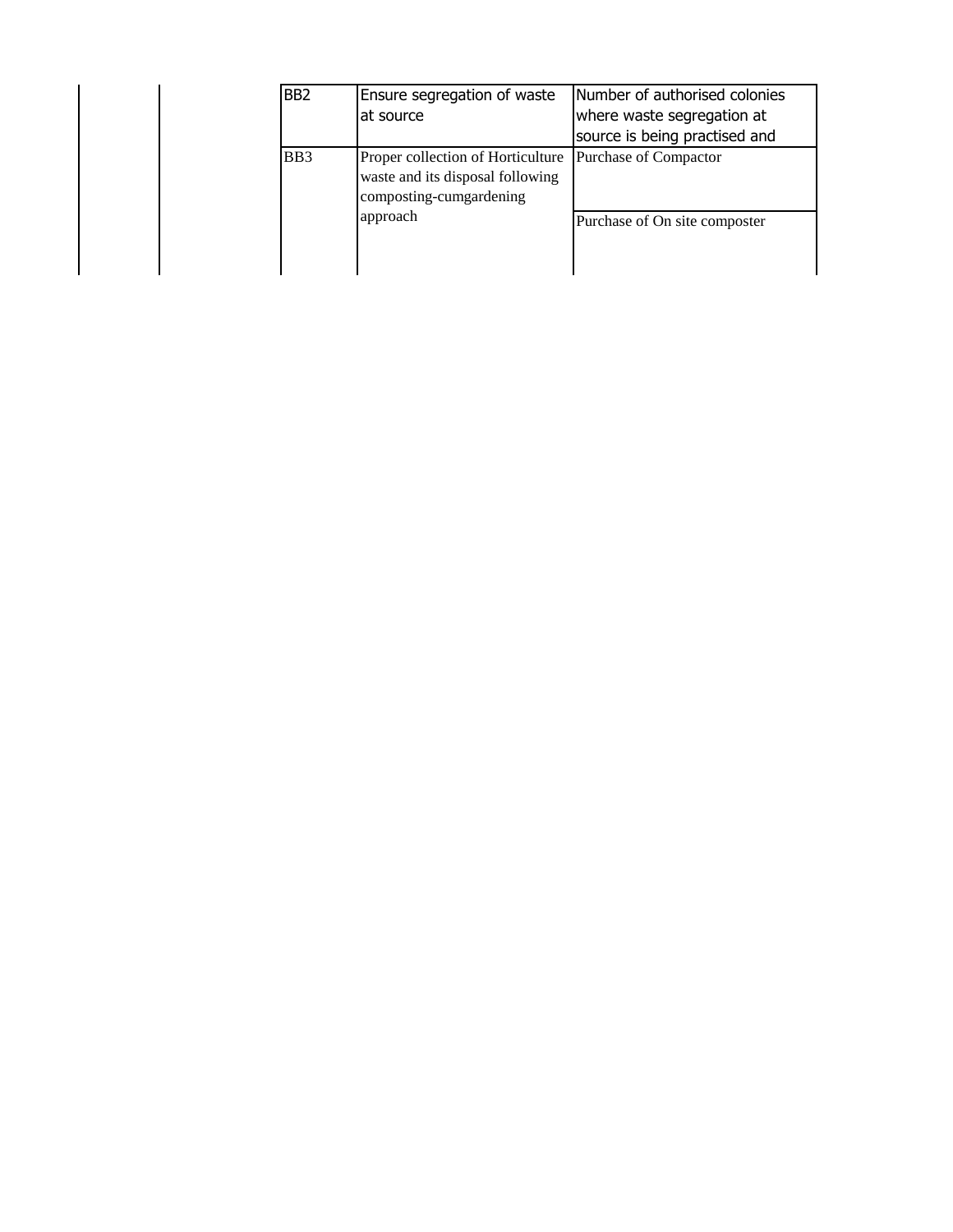| Current Status/ Activities in | Target Date (Timeline) to   | Overall Time target to | Feild Type |
|-------------------------------|-----------------------------|------------------------|------------|
| City                          | Complete Micro Level        | Complete Action / Sub- |            |
|                               | Planning or Proposed Target | <b>Action Points</b>   |            |
|                               |                             |                        |            |
|                               |                             |                        |            |
|                               |                             |                        |            |
|                               |                             |                        |            |
|                               |                             |                        |            |
|                               |                             |                        |            |
| Number of inspections         | 30.03.2022                  | By March 2023          | Number     |
| conducted                     |                             |                        |            |
|                               |                             |                        |            |
| Penalty imposed amount        | 30.03.2022                  | By March 2023          | Number     |
| per month                     |                             |                        |            |
|                               |                             |                        |            |
| Number of locations           | 30.12.2021                  |                        | Number     |
| identified                    |                             | By March 2023          |            |
|                               |                             |                        |            |
|                               |                             |                        |            |
| Whether notification issued   |                             |                        | Yes/No     |
|                               |                             |                        |            |
|                               |                             |                        |            |
| Whether drive was             | 30.12.2021                  | By March 2023          | Yes/No     |
| launched                      |                             |                        |            |
|                               |                             |                        |            |
| Whether site constructed      | 30.03.2024                  | By March 2024          | Yes/No     |
|                               |                             |                        |            |
|                               |                             |                        |            |
| MSW (in ton per day)          | Is being done               | By March 2023          | Number     |
| collected every day and       |                             |                        |            |
| <b>Total Generated MSW of</b> |                             |                        |            |
| Number of machines for        | 30.12.2021                  | By March 2023          | Number     |
| organic waste compost         |                             |                        |            |
| and waste processing and      |                             |                        |            |
| dry waste collection centers  |                             |                        |            |
|                               |                             |                        |            |
|                               |                             |                        |            |
|                               | 30.12.2021                  | By March 2023          | Text       |
|                               |                             |                        |            |
|                               |                             |                        |            |
|                               |                             |                        |            |
|                               |                             |                        |            |
|                               | Is being done               | By March 2023          |            |
|                               |                             |                        |            |
|                               |                             |                        |            |
|                               |                             |                        |            |
|                               |                             |                        |            |
|                               | Is being done               | By March 2023          |            |
|                               |                             |                        |            |
|                               |                             |                        |            |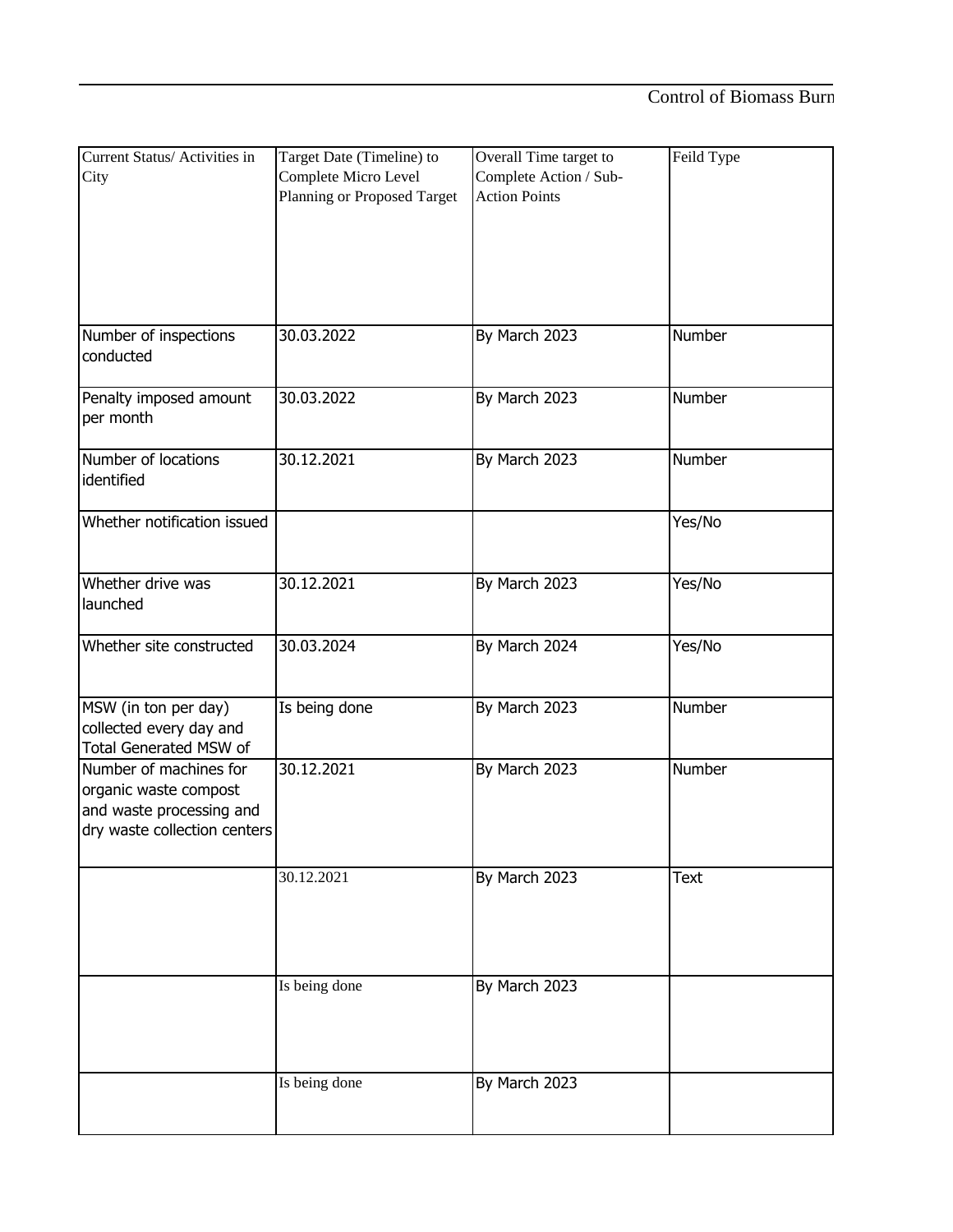|                                                            | 30.03.2022 | By March 2023 | Number |
|------------------------------------------------------------|------------|---------------|--------|
| Number of composting<br>cum gardening sites<br>development | 30.03.2022 | By March 2023 | Number |
|                                                            | 30.03.2022 | By March 2023 |        |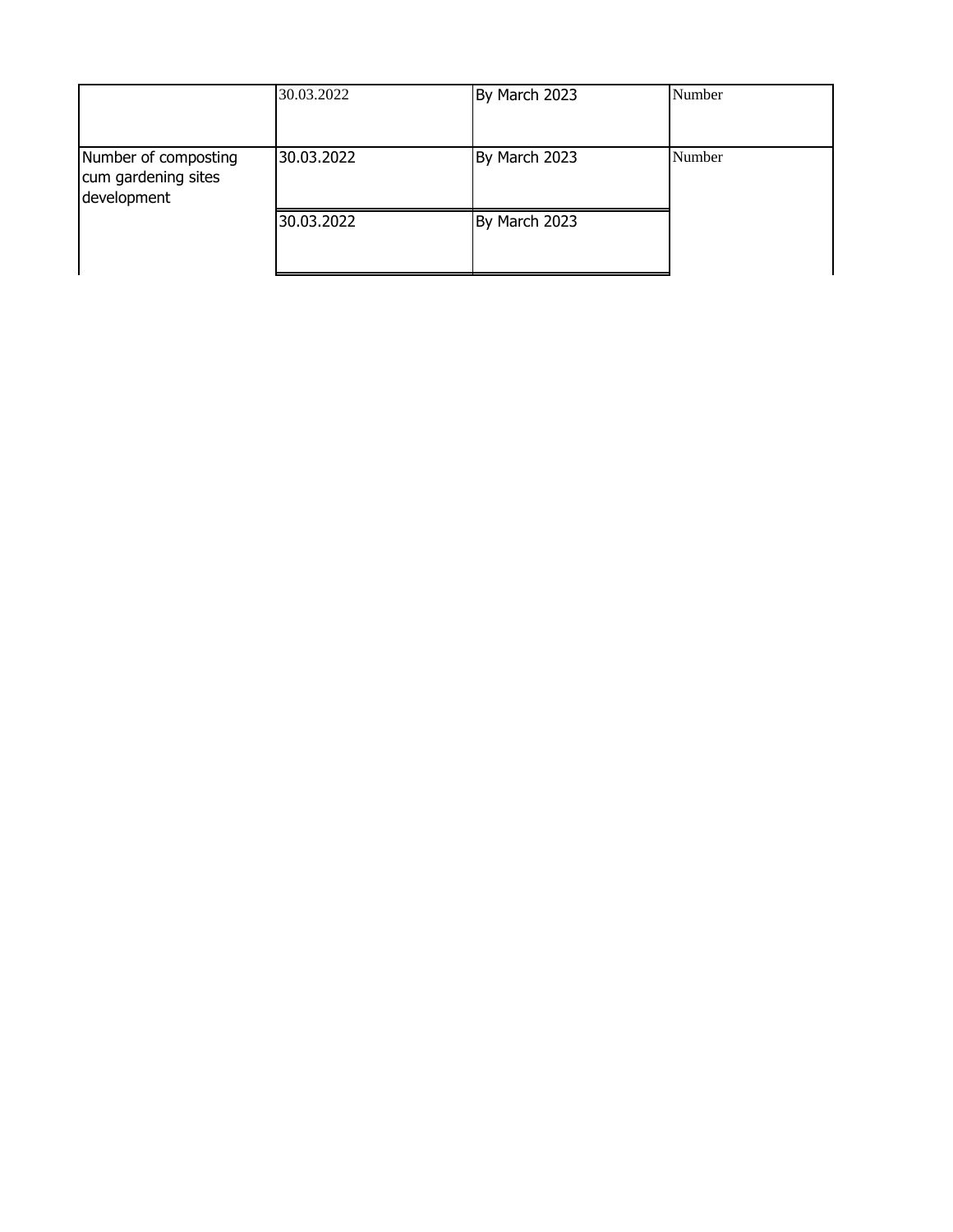$\overline{\text{ing}}$ 

|                 | Proposed Target Current Status for | Deviation from                         | Funds Required Fund Required |                        | Overall Fund    |
|-----------------|------------------------------------|----------------------------------------|------------------------------|------------------------|-----------------|
|                 | complition of proposed             | <b>Target Date</b>                     | (Lakh) to                    | <b>Action PointSub</b> | Required Action |
|                 | Target                             |                                        | Complete Micro               | <b>Action Point</b>    | Point Action    |
|                 |                                    |                                        | Level Planning/              |                        | Point           |
|                 |                                    |                                        | Proposed target              |                        |                 |
|                 |                                    |                                        |                              |                        |                 |
|                 |                                    |                                        |                              |                        |                 |
|                 |                                    |                                        |                              |                        |                 |
|                 |                                    |                                        |                              |                        |                 |
|                 |                                    | Yes/No                                 |                              |                        |                 |
|                 |                                    |                                        |                              |                        |                 |
|                 |                                    |                                        |                              |                        |                 |
|                 |                                    | $\operatorname{Yes}/\operatorname{No}$ |                              |                        |                 |
|                 |                                    |                                        |                              |                        |                 |
|                 |                                    |                                        |                              |                        |                 |
|                 |                                    | Yes/No                                 |                              |                        |                 |
|                 |                                    |                                        |                              |                        |                 |
|                 |                                    |                                        |                              |                        |                 |
| No              |                                    | Yes/No                                 |                              |                        |                 |
|                 |                                    |                                        |                              |                        |                 |
|                 |                                    |                                        |                              |                        |                 |
| Yes             |                                    | Yes/No                                 |                              |                        |                 |
|                 |                                    |                                        |                              |                        |                 |
|                 |                                    |                                        |                              |                        |                 |
| Yes             |                                    | Yes/No                                 |                              |                        |                 |
|                 |                                    |                                        |                              |                        |                 |
|                 |                                    |                                        |                              |                        |                 |
|                 |                                    | Yes/No                                 |                              |                        |                 |
|                 |                                    |                                        |                              |                        |                 |
|                 |                                    |                                        |                              |                        |                 |
|                 |                                    | Yes/No                                 |                              |                        |                 |
|                 |                                    |                                        |                              |                        |                 |
|                 |                                    |                                        |                              |                        |                 |
|                 |                                    |                                        |                              |                        |                 |
|                 |                                    |                                        |                              |                        |                 |
|                 |                                    |                                        |                              |                        |                 |
| Street Play,    |                                    | Yes/No                                 |                              |                        |                 |
| Jingle,         |                                    |                                        |                              |                        |                 |
| Awareness       |                                    |                                        |                              |                        |                 |
| Meeting will be |                                    |                                        |                              |                        |                 |
| conducted.      |                                    |                                        |                              |                        |                 |
|                 |                                    | Yes/No                                 |                              |                        |                 |
|                 |                                    |                                        |                              |                        |                 |
|                 |                                    |                                        |                              |                        |                 |
|                 |                                    |                                        |                              |                        |                 |
|                 |                                    |                                        |                              |                        |                 |
|                 |                                    | Yes/No                                 |                              |                        |                 |
|                 |                                    |                                        |                              |                        |                 |
|                 |                                    |                                        |                              |                        |                 |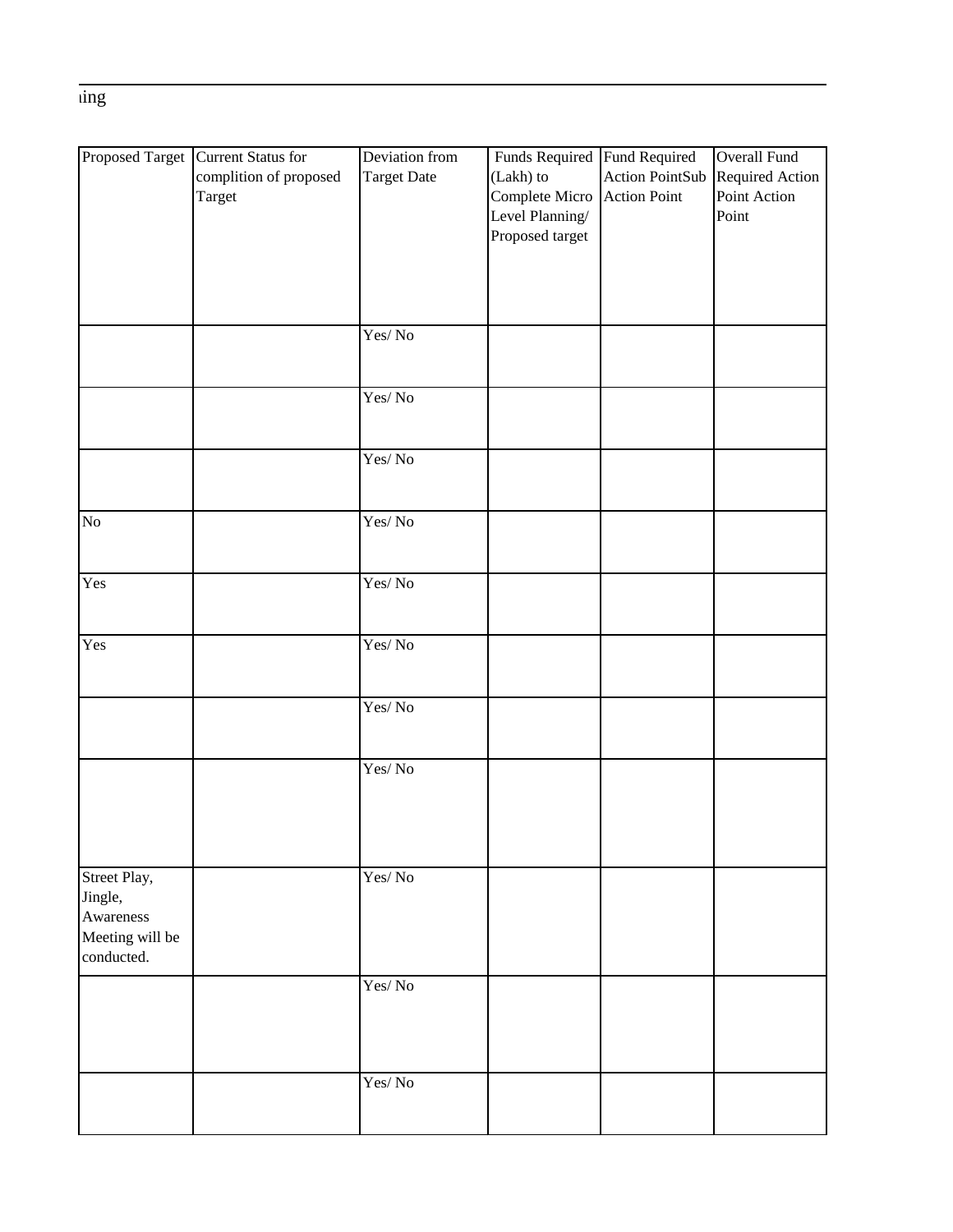|  | Yes/No |  |  |
|--|--------|--|--|
|  | Yes/No |  |  |
|  |        |  |  |
|  |        |  |  |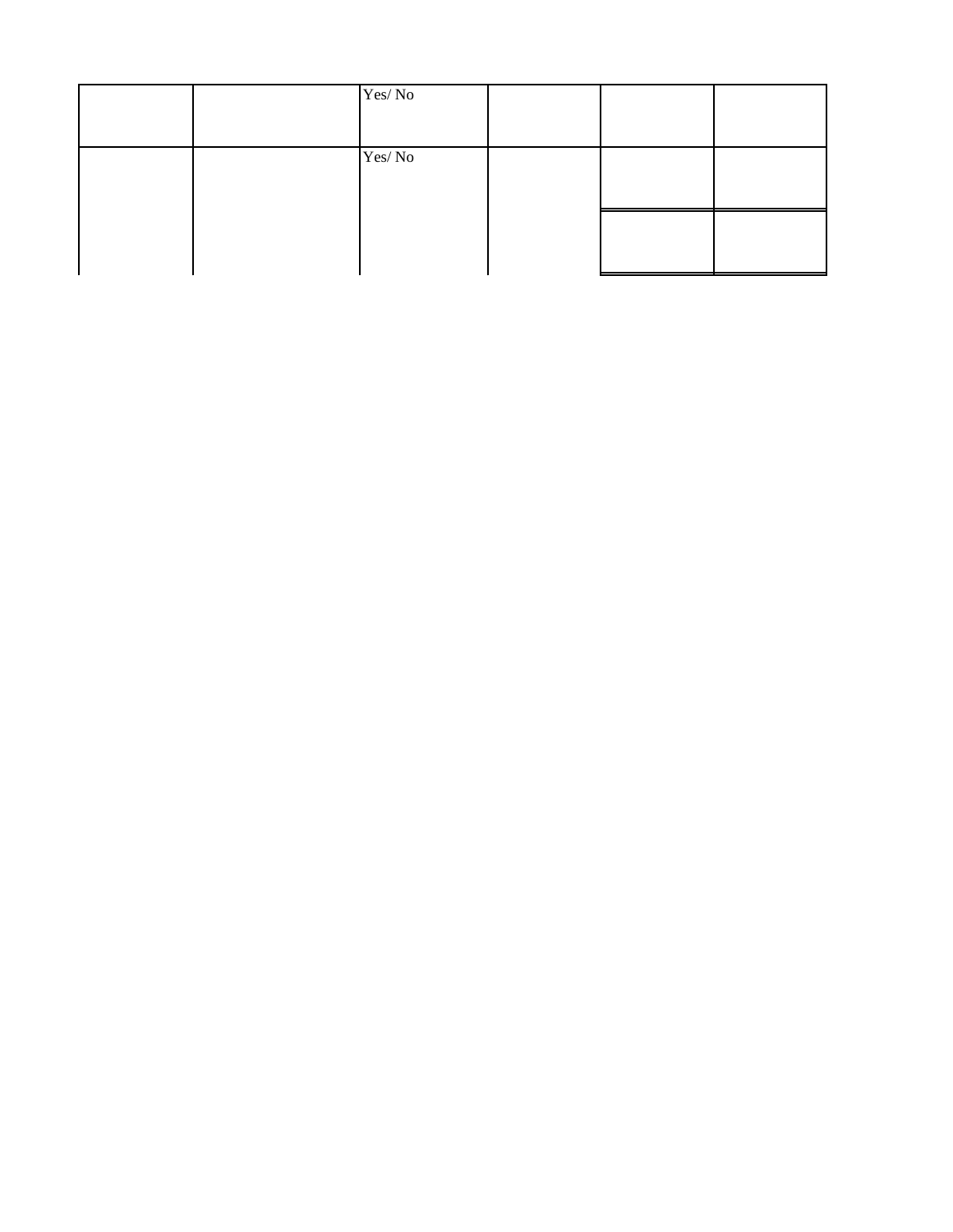| <b>Toatl Fund</b><br>Available | Source of<br>Funding | Fund<br>utised<br>(Lakh) | Supporting<br>Document<br>Attached (Yes/<br>No) | Content of Attached<br>documentswith<br>Annexure No.                                                | Department<br>Agency |
|--------------------------------|----------------------|--------------------------|-------------------------------------------------|-----------------------------------------------------------------------------------------------------|----------------------|
|                                |                      |                          | Yes/No                                          |                                                                                                     | <b>RMC</b>           |
|                                |                      |                          | Yes/No                                          |                                                                                                     | <b>RMC</b>           |
|                                |                      |                          | Yes/No                                          | List of locations                                                                                   | <b>RMC</b>           |
|                                |                      |                          | Yes/No                                          | Notification copy                                                                                   | <b>RMC</b>           |
|                                |                      |                          | Yes/No                                          | Reports about drive,<br>including dates,<br>images,                                                 | <b>RMC</b>           |
|                                |                      |                          | Yes/No                                          | Report on the site<br>including its location,<br>images, capacity                                   | <b>RMC</b>           |
|                                |                      |                          | Yes/No                                          |                                                                                                     | <b>RMC</b>           |
|                                |                      |                          | Yes/No                                          | Details of the sites<br>and machines<br>including images,<br>location, waste<br>collected/processed | <b>RMC</b>           |
|                                |                      |                          | Yes/No                                          | Details of the<br>awareness drives<br>including dates and<br>images                                 | <b>RMC</b>           |
|                                |                      |                          | Yes/No                                          |                                                                                                     | <b>RMC</b>           |
|                                |                      |                          | Yes/No                                          |                                                                                                     | <b>RMC</b>           |